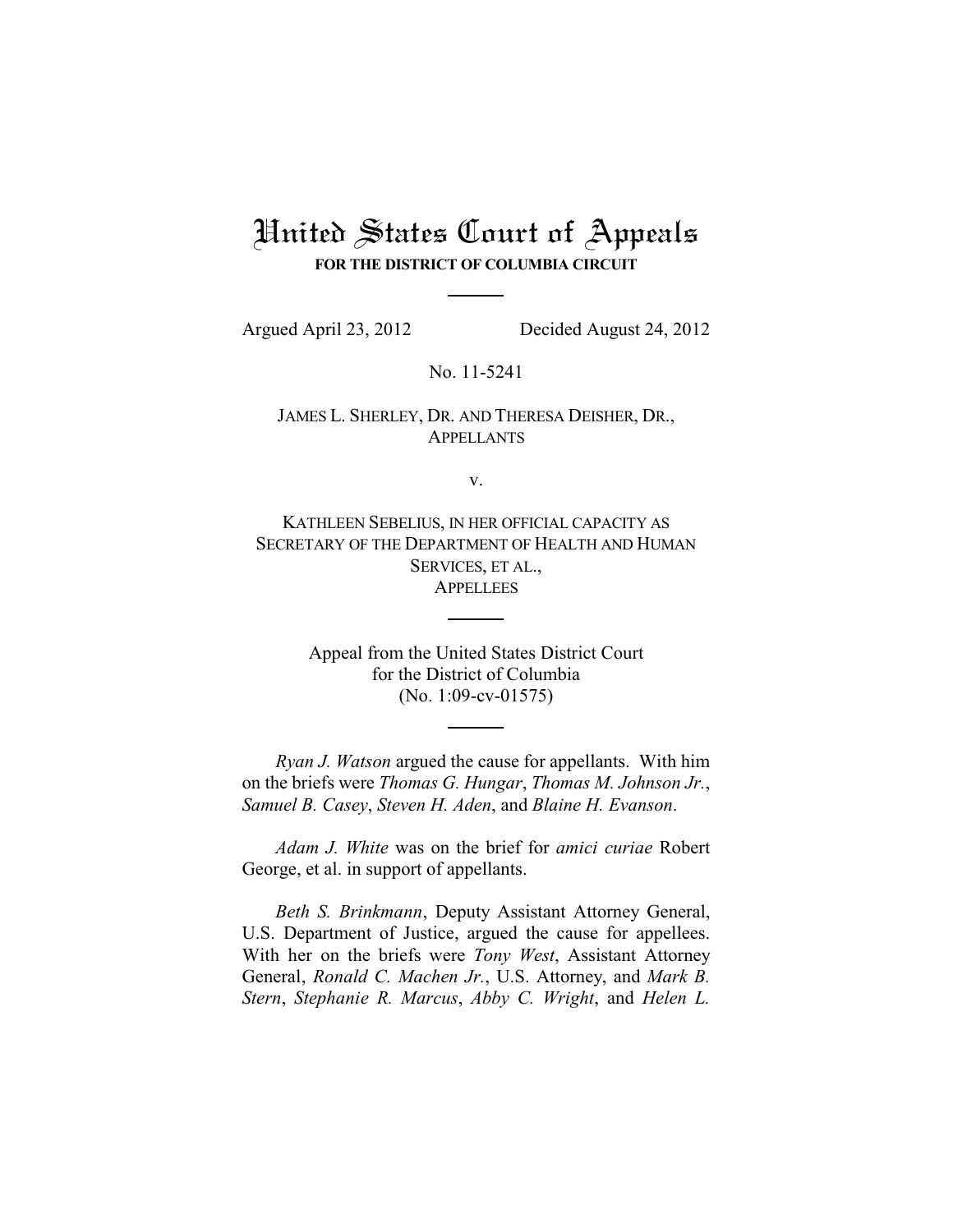*Gilbert*, Attorneys. *R. Craig Lawrence*, Assistant U.S. Attorney, entered an appearance.

*Neal Goldfarb* and *Andrew T. Karron* were on the brief for *amici curiae* Coalition for the Advancement of Medical Research, et al. in support of appellees.

Before: SENTELLE, *Chief Judge*, HENDERSON and BROWN, *Circuit Judges*.

Opinion for the Court filed by *Chief Judge* SENTELLE.

Concurring opinion filed by *Circuit Judge* HENDERSON.

Concurring opinion filed by *Circuit Judge* BROWN.

SENTELLE, *Chief Judge*: Appellants are researchers in the field of adult stem cells who oppose the use of federal funding for the development of embryonic stem-cell research. In district court they filed a complaint seeking declaratory and injunctive relief against appellee Secretary of Health and Human Services' implementation of regulations allowing federal funding of such research. They appeal from a district court order entering summary judgment in favor of the defendant. Because we conclude that the district court committed no error, we affirm the order and judgment under review.

#### **I. The Current Litigation**

In August of 2009, appellants and others filed the complaint commencing this action against the Secretary of Health and Human Services and the Director of the National Institutes of Health (NIH), seeking declaratory relief that NIH Guidelines authorizing the funding of research involving human embryonic stem cells was unlawful under 5 U.S.C. § 706(2)(A). In addition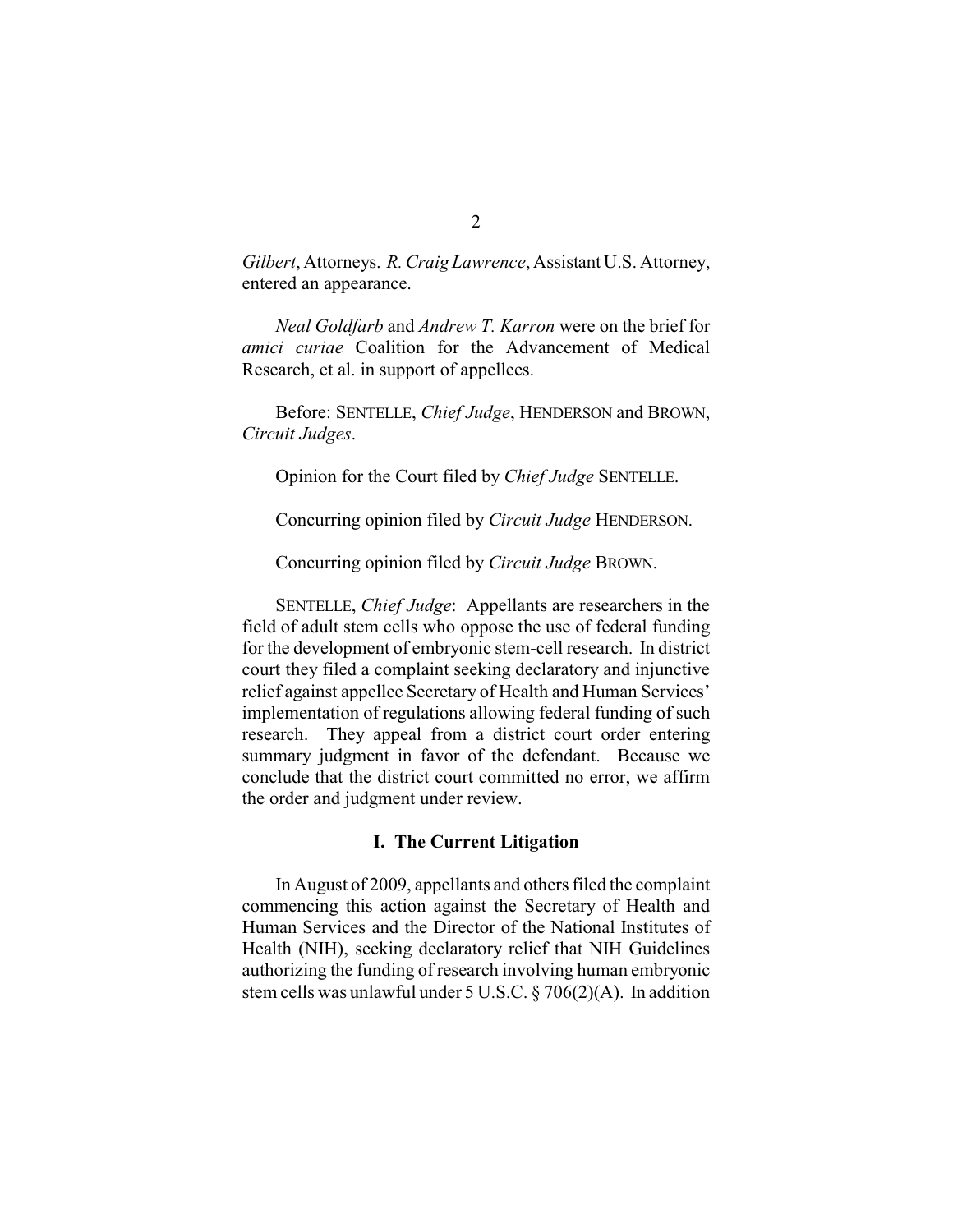to this and other declaratory relief, the complaint sought to have the court enjoin the defendants and their agencies from implementing, applying, or taking any action pursuant to the guidelines, or otherwise funding any research involving human embryonic stem cells. The district court ruled that none of the several plaintiffs had standing to bring the action and therefore dismissed it. *See Sherley v. Sebelius*, 686 F. Supp. 2d 1 (D.D.C. 2009). We reversed as to the two appellants now before the court, researchers in the field of adult stem cells, concluding that they have standing as competitors to bring these claims. *Sherley v. Sebelius*, 610 F.3d 69, 72-74 (D.C. Cir. 2010). We remanded the case to the district court for further proceedings. *Id.* at 75. On remand, the district court determined that Congress had, in an Appropriations Act rider called the Dickey-Wicker Amendment, clearly "provide[d] that *no* federal funds shall be used for 'research in which a human embryo or embryos are destroyed, discarded, or knowingly subjected to risk of injury or death greater than that allowed for research on fetuses *in utero*'" under other regulatory and statutory regimes. *Sherley v. Sebelius*, 704 F. Supp. 2d 63, 70 (D.D.C. 2010) (quoting Pub. L. No. 111-8, § 508(a)(2)). The district court further concluded that the guidelines under litigation violated that statutory prohibition, that the plaintiffs demonstrated a strong likelihood of success on the merits, that the plaintiffs would suffer irreparable harm in the absence of preliminary injunction, that the balance of hardships weighed in favor of preliminary injunction, and that public interest weighed in favor of the issuance of a preliminary injunction. The court therefore entered the preliminary injunction sought by plaintiffs. Defendants appealed.

On appeal, we determined that NIH had reasonably interpreted the Dickey-Wicker Amendment and vacated the preliminary injunction entered by the district court. *Sherley v. Sebelius*, 644 F.3d 388, 390 (D.C. Cir. 2011). After the second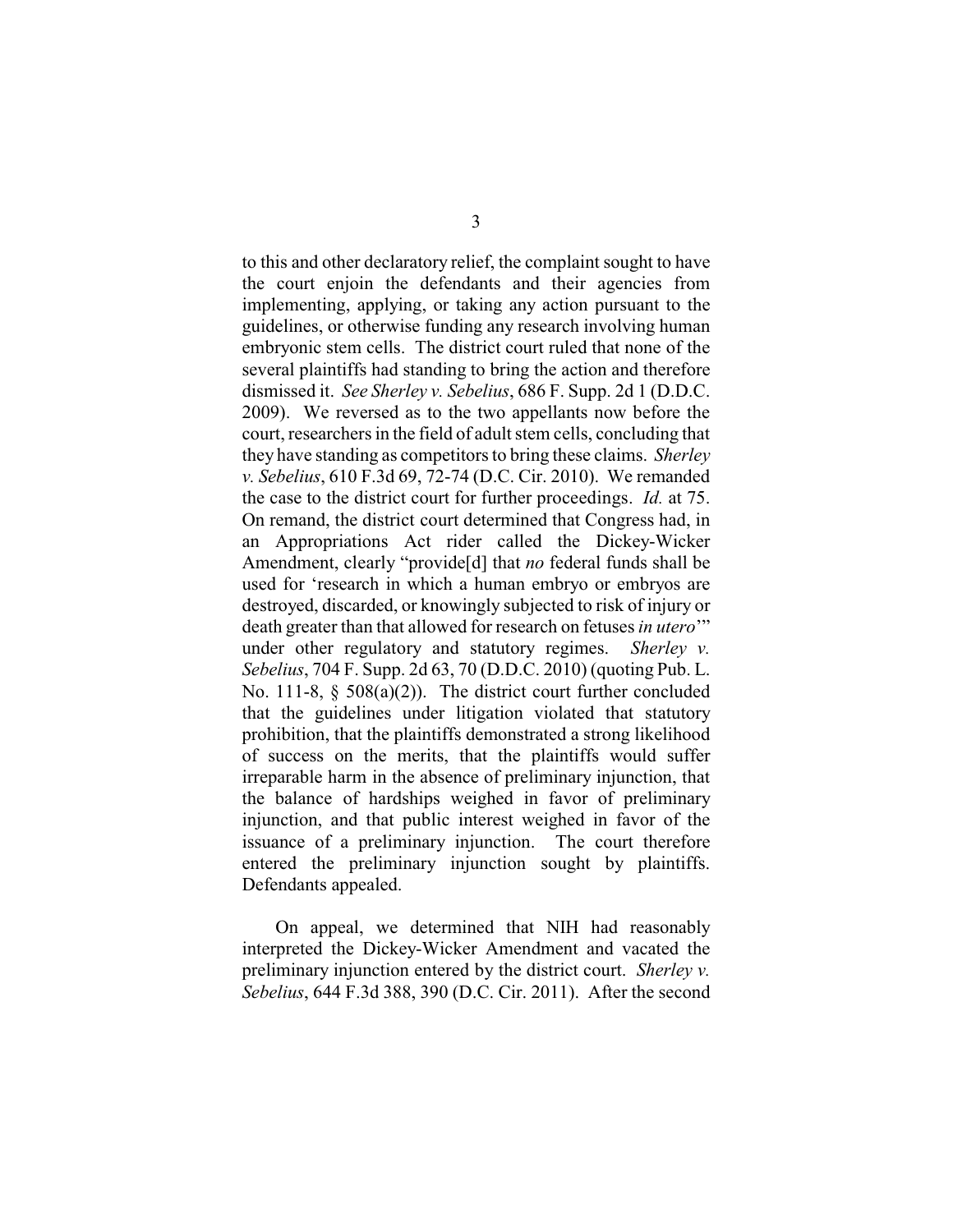remand, the district court entered the summary judgment in favor of defendant now under review.

# **II. Background**

The relevant facts are set forth in our opinion reviewing the preliminary injunction, *see Sherley*, 644 F.3d at 389-92, and in the two opinions of the district court, so we shall review them but briefly. Beginning in 1996, Congress has regularly included in appropriation bills a rider called the Dickey-Wicker Amendment, *see, e.g.*, Consolidated Appropriations Act, 2012, Pub. L. No. 112-74, § 508. The Dickey-Wicker Amendment prohibits NIH from funding  $\degree(1)$  the creation of a human embryo or embryos for research purposes; or (2) research in which a human embryo or embryos are destroyed, discarded, or knowingly subjected to risk of injury or death greater than that allowed for research on fetuses in utero under 45 C.F.R. 46.204(b) and [42 U.S.C. § 289g(b)]." *Id.*

At the time of the adoption of the first Dickey-Wicker rider, scientists had not yet isolated embryonic stem cells (ESC), and the original enactment was apparently directed at another type of research performed on human embryos in the field of in vitro fertilization. *Sherley*, 644 F.3d at 390. By 1998, researchers had generated a stable line of ESCs available for further research. Although more mature stem cells were and remain available, manyresearchers consider the ESCs farmore valuable because they are pluripotent—that is, they can be developed into any of nearly 200 different types of human cells for use in a broad range of medical research.

Isolating ESCs for research requires that the cells be removed from a human embryo, cultured, and stabilized into a "stem cell line." This process of "derivation" destroys the embryo. The cells from this line may then be used for years by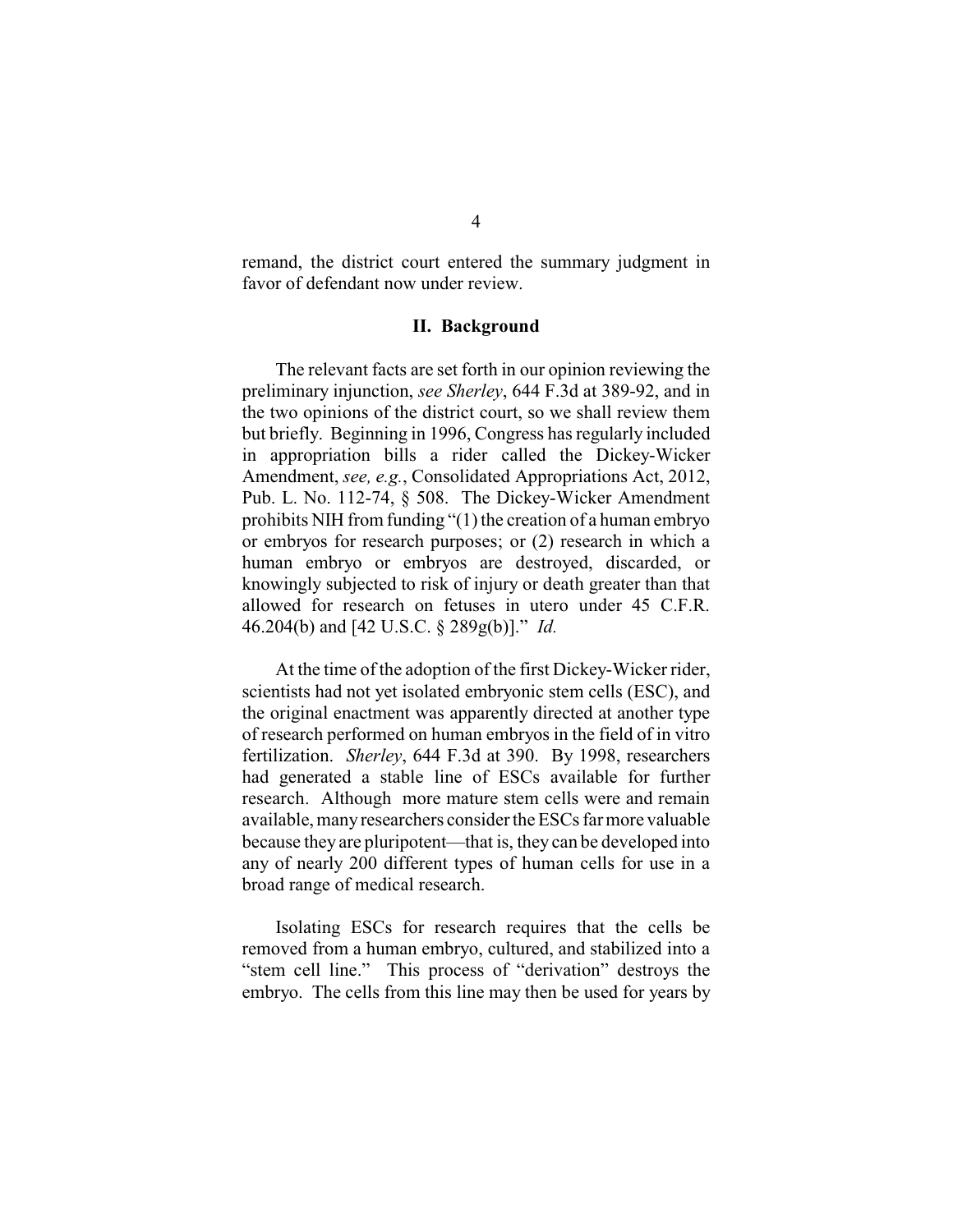researchers, who differentiate the cells into whatever kinds of cells they need for a particular research project. Thus, the initial derivation process requires the destruction of a human embryo. The particular research projects using the earlier derived stem cells, however, does not involve the destruction of any further embryos.

It is this distinction between funding research projects directly involving the destruction of a human embryo and projects using embryonic stem cells derived from an earlier destruction that underlies the controversy giving rise to the present litigation. In 2001, President George W. Bush, for ethical reasons, declared that federal funds would be used in research on embryonic stem cells only if such cells were drawn from one of the sixty or so stem cell lines already existing at the time of President Bush's declaration. Address to the Nation on Stem Cell Research from Crawford, Texas, 37 WEEKLY COMP. PRES. DOC. 1149, 1151 (Aug. 9, 2001). President Bush later formalized this policy in an Executive Order. Exec. Order No. 13,435, 72 Fed. Reg. 34,591 (June 20, 2007).

So matters stood until 2009, when President Obama issued an Executive Order revoking Executive Order No. 13,433. Exec. Order No. 13,505, 74 Fed. Reg. 10,667 (Mar. 11, 2009). The Order stated that NIH "may support and conduct responsible, scientifically worthy human stem cell research, including human embryonic stem cell research, to the extent permitted by law." *Id.*

As required by the Executive Order and after notice and comment, NIH issued new "Guidelines for Human Stem Cell Research," 74 Fed. Reg. 32,170 (July 7, 2009) (Guidelines). The Guidelines "recognize the distinction, accepted by Congress, between the derivation of stem cells from an embryo that results in the embryo's destruction, for which Federal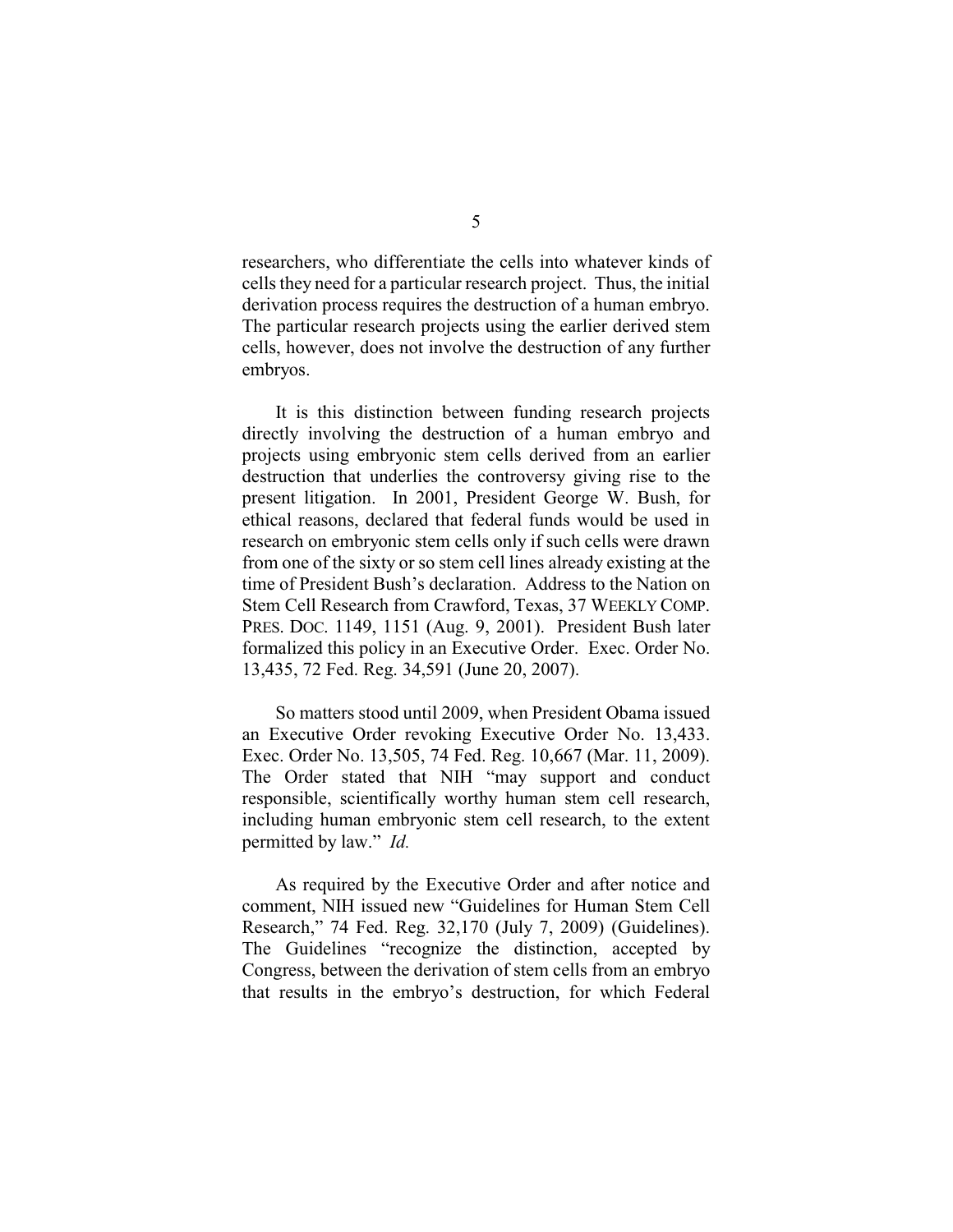funding is prohibited, and research involving [ESCs] that does not involve an embryo nor result in an embryo's destruction, for which Federal funding is permitted." *Id.* at 32,173. Under the Guidelines, an ESC research project may receive NIH funding as long as it utilizes cells from lines (1) created by *in vitro* fertilization for reproductive purposes, (2) no longer needed for that purpose, and (3) voluntarily donated by the individuals who owned them—even if that line was derived after 2001. *Id.* at 32,174.

During the notice and comment proceedings, the current appellants filed comments opposing the use of federal funds for any embryonic stem-cell research. NIH did not respond to their comments. After the adoption of the guidelines, appellants brought the present action.

#### **III. Analysis**

We note at the outset that our review of the district court's grant of summary judgment in favor of the government is *de novo*. *See, e.g.*, *Calhoun v. Johnson*, 632 F.3d 1259, 1261 (D.C. Cir. 2011). Therefore, our duty is to undertake the same examination as did the district court. On summary judgment review in general, that requires the court to grant summary judgment in favor of the moving party if that party "shows that there is no genuine dispute as to any material fact and the movant is entitled to judgment as a matter of law." Fed. R. Civ. P. 56. In this court, as in the district court, the APA governs the scope of administrative reviews such as the one before us. That Act requires a reviewing court to "hold unlawful and set aside agency action, findings, and conclusions found to be . . . arbitrary, capricious, an abuse of discretion, or otherwise not in accordance with law."  $5$  U.S.C. § 706(2)(A). Thus, we, as did the district court, must allow summary judgment for appellees, unless appellants have produced in the record at least enough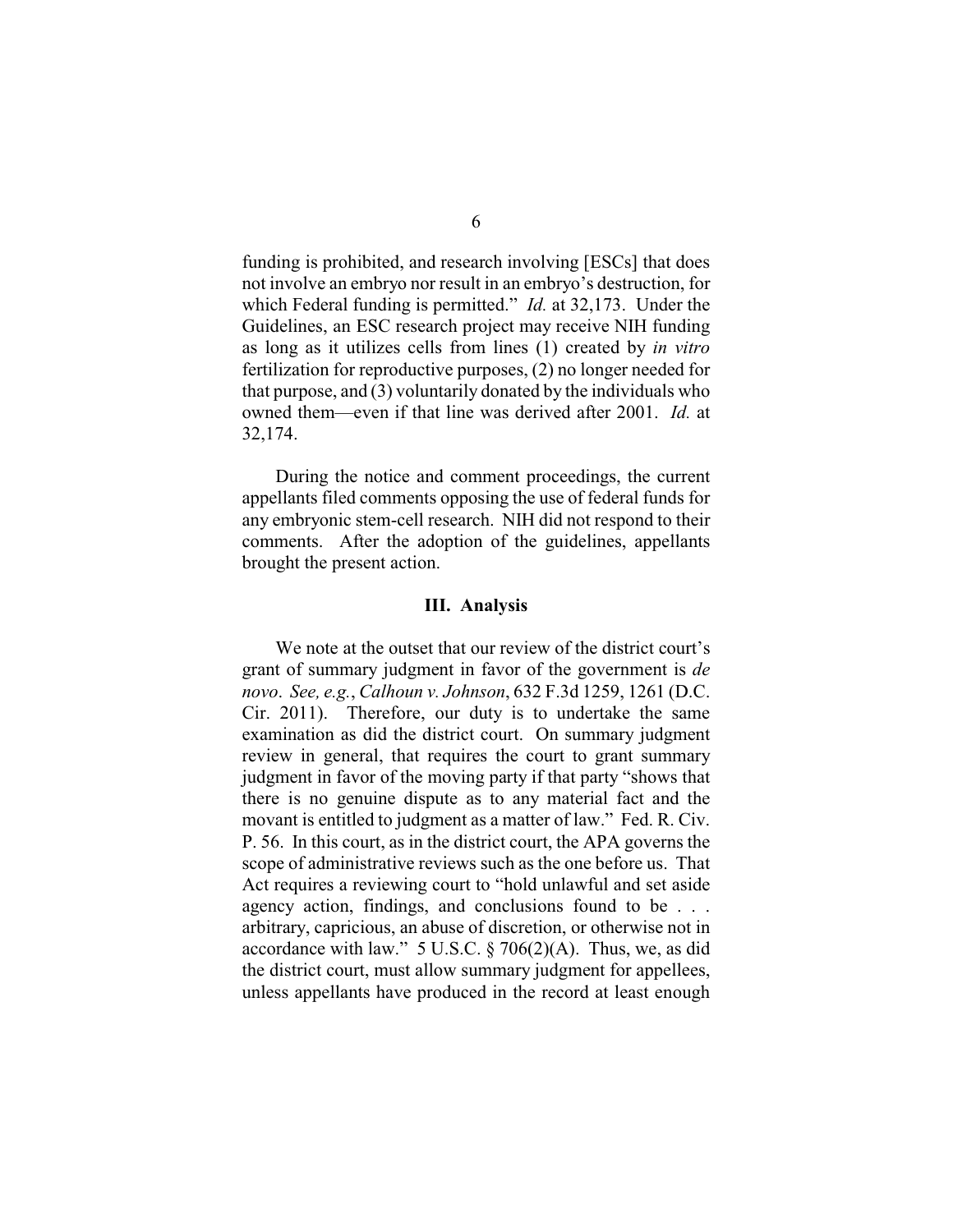support for their position to establish "a genuine dispute" as to some material fact from which we could discern that the adoption or implementation of the guidelines by the appellees was "arbitrary, capricious, an abuse of discretion, or otherwise not in accordance with law." There is no serious dispute of fact in this case. Appellants advance three arguments for invalidating the NIH guidelines, each of which relies upon a proposition of law.

### **1. Dickey-Wicker**

Appellants' first and principal argument is that the NIH guidelines violate the Dickey-Wicker ban on federal funding of "research in which a human embryo or embryos are destroyed." On this issue, the law of the case is established against them.

The purpose of the law-of-the-case doctrine is to ensure that "the *same* issue presented a second time in the *same case* in the *same court* should lead to the *same result*." *LaShawn A. v. Barry*, 87 F.3d 1389, 1393 (D.C. Cir. 1996). The courts are appropriately "'loathe' to reconsider issues already decided," except in the case of "extraordinary circumstances such as where the initial decision was 'clearly erroneous and would work a manifest injustice.'" *Id.* (quoting *Christianson v. Colt Indus. Operating Corp.*, 486 U.S. 800, 817 (1988) (quoting *Arizona v. California*, 460 U.S. 605, 618 n.8 (1983))). Appellants' argument before us in the preliminary-injunction review was the same as now. Specifically, they asserted then and assert now that the Dickey-Wicker ban "unambiguously" extends to any research project that uses ESCs. *Sherley*, 644 F.3d at 395. Their argument, now and before, is that if a funded research project involves the use of an ESC, then an embryo necessarily has been destroyed, and the ban of Dickey-Wicker has been violated. *See generally id.* at 393-94. Briefly put, appellants contend that all ESC research is "research" in which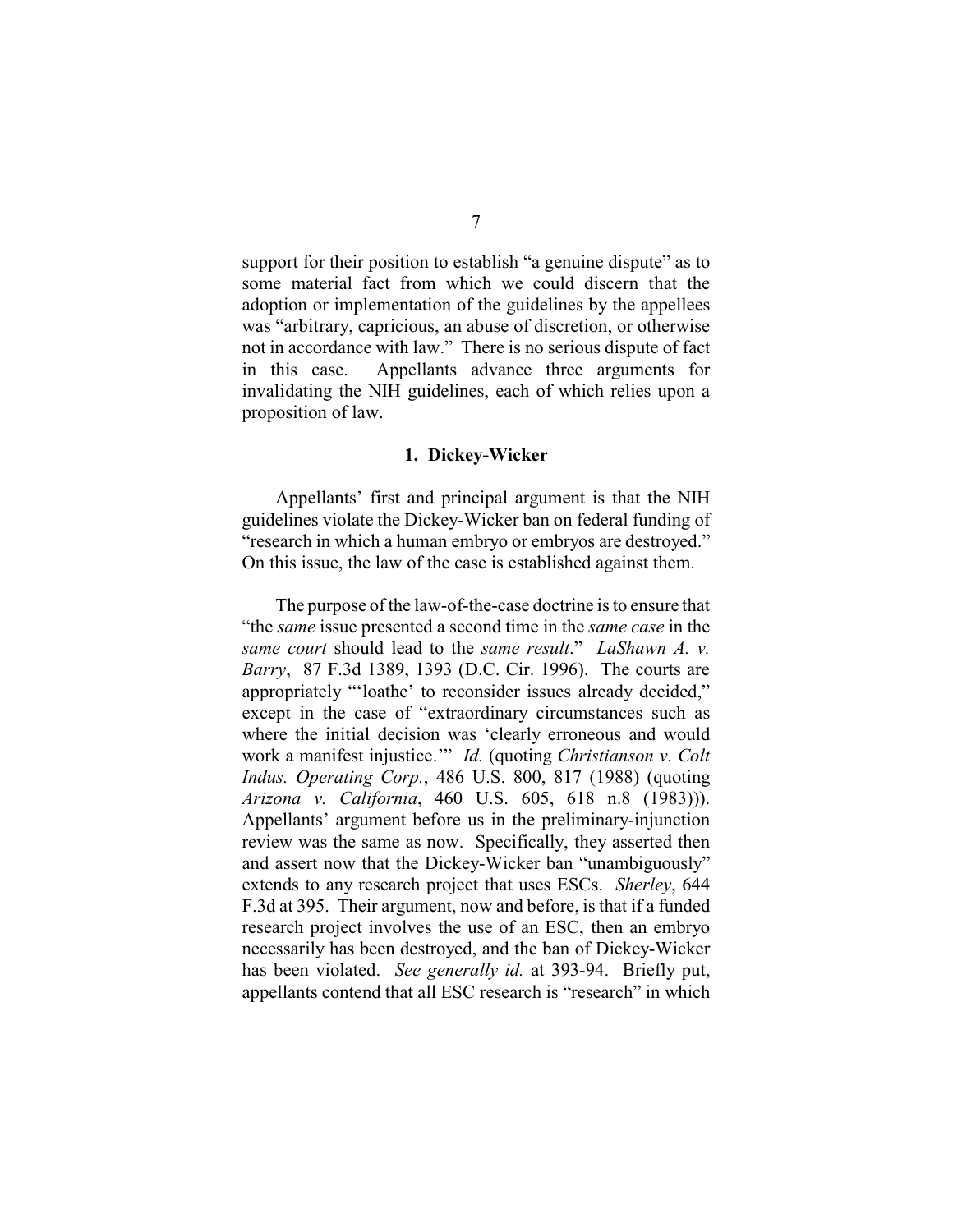a human embryo or embryos are destroyed and, therefore, NIH's guidelines violateDickey-Wicker byauthorizing federal funding of such research. This is precisely the same argument we rejected in our review of the preliminary injunction order.

Applying *Chevron* analysis, *see Chevron U.S.A., Inc., v. NRDC*, 467 U.S. 837, 842-43 (1984), we held that NIH had reasonably interpreted Dickey-Wicker's ban on funding "research in which . . . embryos are destroyed" to allow federal funding of ESC research. *Sherley*, 644 F.3d at 393-96. We explained that "research" as used in Dickey-Wicker was a "flexible" (*i.e.*, ambiguous) term. *Id.* at 394. It could be understood as the plaintiffs construed the term—an "extended process" that would include the initial derivation of stem cells. Or "research" could take on NIH's narrow interpretation as a "discrete project" separate from derivation. *Id.* Given that ambiguity, we deferred under *Chevron* to NIH's permissible construction of Dickey-Wicker: "research" as used in Dickey-Wicker may reasonably be understood to mean a "discrete endeavor" that excludes the initial derivation of ESCs. *Id.* at 396 n.\*. Under that interpretation, Dickey-Wicker permits federal funding of research projects that utilize already-derived ESCs—which are not themselves embryos—because no "human embryo or embryos *are* destroyed" in such projects. *Id.* at 393- 96 (emphasis added). Plaintiffs' argument on this theory for relief is no different than it was in our prior review. Therefore, unless they have established some "extraordinary circumstance," *LaShawn A.*, 87 F.3d at 1393, the law of the case is established and we will not revisit the issue.

Appellants have offered an exception to the law-of-the-case doctrine which they argue should permit us to revisit the issue. As they point out, we have held that "the decision of a trial or appellate court whether to grant or deny a preliminary injunction does not constitute law of the case for the purpose of further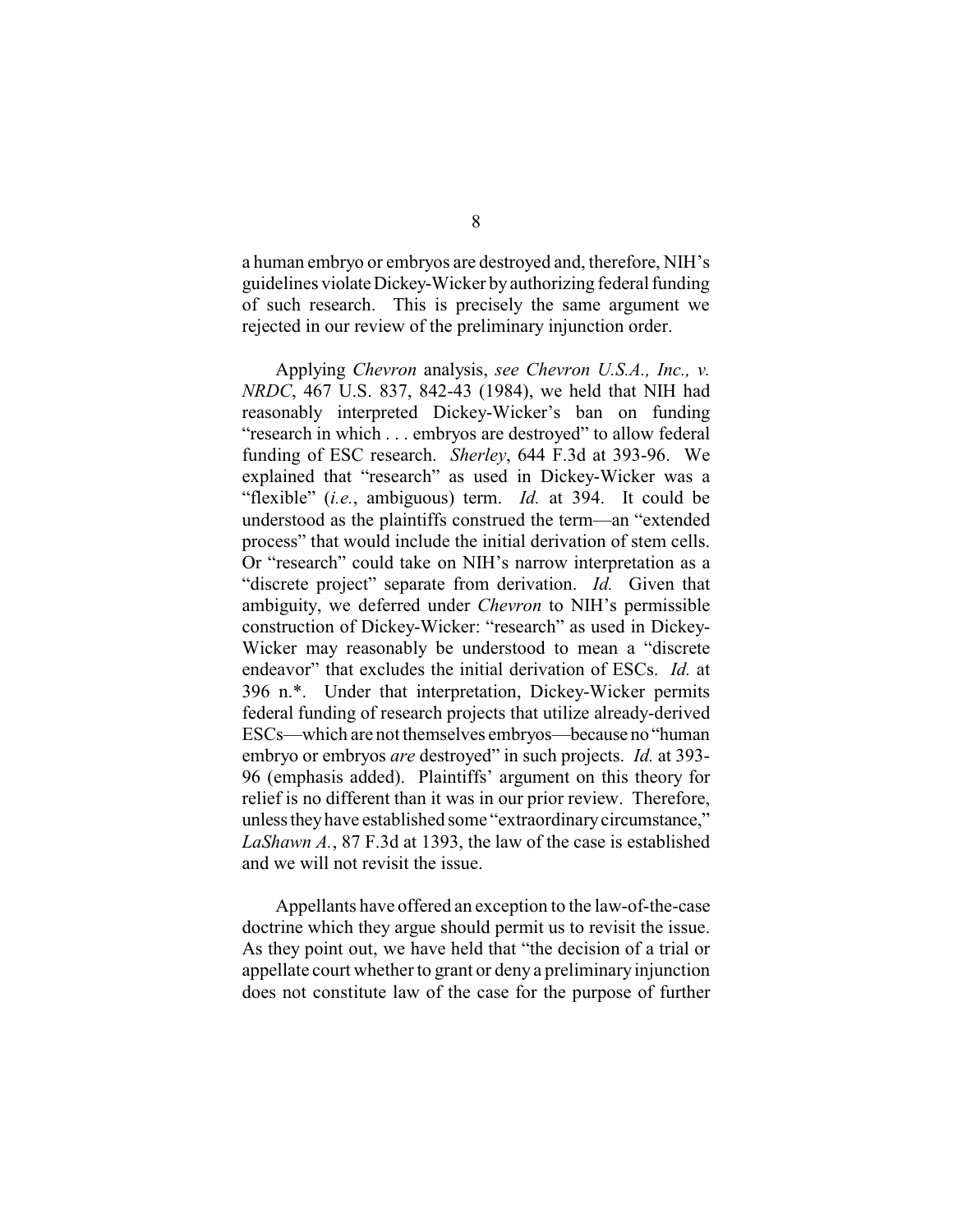proceedings and does not limit or preclude the parties from litigating the merits." *Berrigan v. Sigler*, 499 F.2d 514, 518 (D.C. Cir. 1974); *see also Belbacha v. Bush*, 520 F.3d 452, 458 (D.C. Cir. 2008). Therefore, appellants reason, we are not bound by our prior determination in the review of the grant of preliminary injunction. However, on the facts of this case, the exception to the law-of-the-case doctrine is inapplicable.

The generally recognized precedent for the preliminary injunction exception to the law-of-the-case doctrine arises from the nature of a preliminary injunction. That equitable remedy is a stopgap measure, generally limited as to time, and intended to maintain a status quo or "to preserve the relative positions of the parties until a trial on the merits can be held." *Univ. of Texas v. Camenisch*, 451 U.S. 390, 395 (1981). In trial court, this would mean that a determination had been made without discovery or the other full range of exploratory and preparatory pretrial procedures and without a full trial on the merits. In appellate review, the court of appeals must often consider such preliminary relief without the benefit of a fully developed record and often on briefing and argument abbreviated or eliminated by time considerations. *See, e.g.*, *Cohen v. Brown Univ.*, 101 F.3d 155, 169 (1st Cir. 1996). Thus arose the exception to the lawof-the-case doctrine. An appellate court in a later phase of the litigation with a fully developed record, full briefing and argument, and fully developed consideration of the issue need not bind itself to the time-pressured decision it earlier made on a less adequate record.

Furthermore, independent of the preliminary-injunction exception, a decision in the preliminary-injunction context may fail to garner law-of-the-case effect simply because it fails to satisfy an element of the law-of-the-case rule itself: the requirement that a court must "affirmatively decide[ ]" an issue, explicitly or by necessary implication, to establish law of the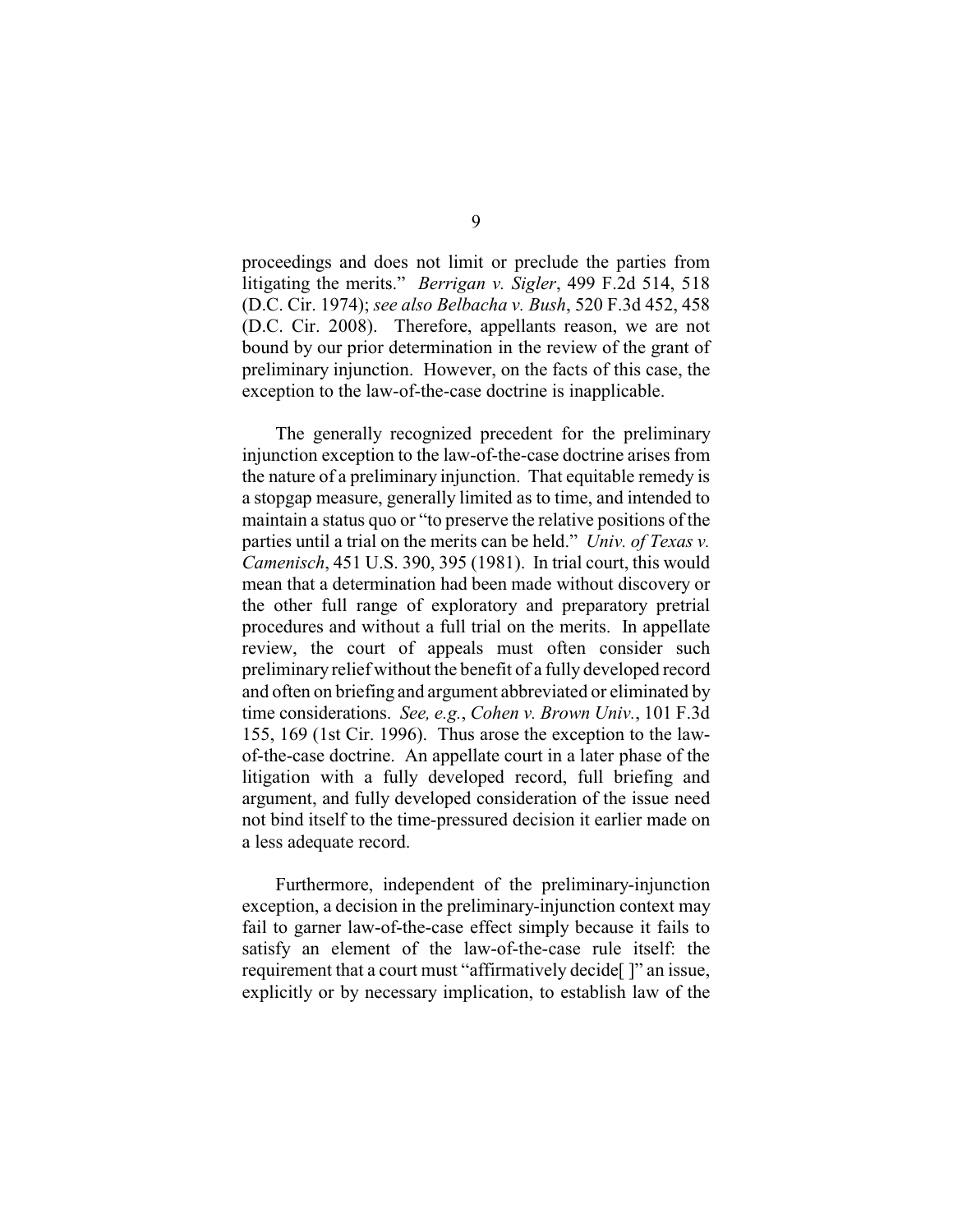case. *Crocker v. Piedmont Aviation, Inc.*, 49 F.3d 735, 739 (D.C. Cir. 1995). The standard for granting a preliminary injunction essentially asks—in part—whether a plaintiff is "likely to succeed on the merits" of his claim. *See, e.g.*, *Winter v. NRDC, Inc.*, 555 U.S. 7, 20 (2008). To the extent an appellate court predicts, without making a definitive legal conclusion, that the plaintiffs *probably* or *likely* will or will not succeed on the merits, it cannot be said that the court "affirmatively decided" the issue such that it would bind an appellate court at a later stage of the litigation.

The question raised by this appeal is whether we should apply the preliminary-injunction exception to the law-of-thecase preclusion where the reasons for its application are absent. That is, where the earlier ruling, though on preliminaryinjunction review, was established in a definitive, fully considered legal decision based on a fully developed factual record and a decisionmaking process that included full briefing and argument without unusual time constraints, why should we not follow the usual law-of-the-case jurisprudence? While we have not previously provided a definitive answer to that question, several other circuits and commentators have.

For example, in *Naser Jewelers, Inc. v. City of Concord*, 538 F.3d 17 (1st Cir. 2008), the First Circuit considered an appeal from summary judgment upholding a city ordinance against a First Amendment challenge. The circuit had previously affirmed the denial of preliminary injunction in the same case. In holding that the law-of-the-case doctrine applied, even though the first decision was in the denial of a preliminary injunction and the second appeal was from the entry of summary judgment, that circuit noted that "the doctrine applies when [the] court has previously ruled on a motion for preliminary injunction and 'the record before the prior panel was sufficiently developed and the facts necessary to shape the prior legal matrix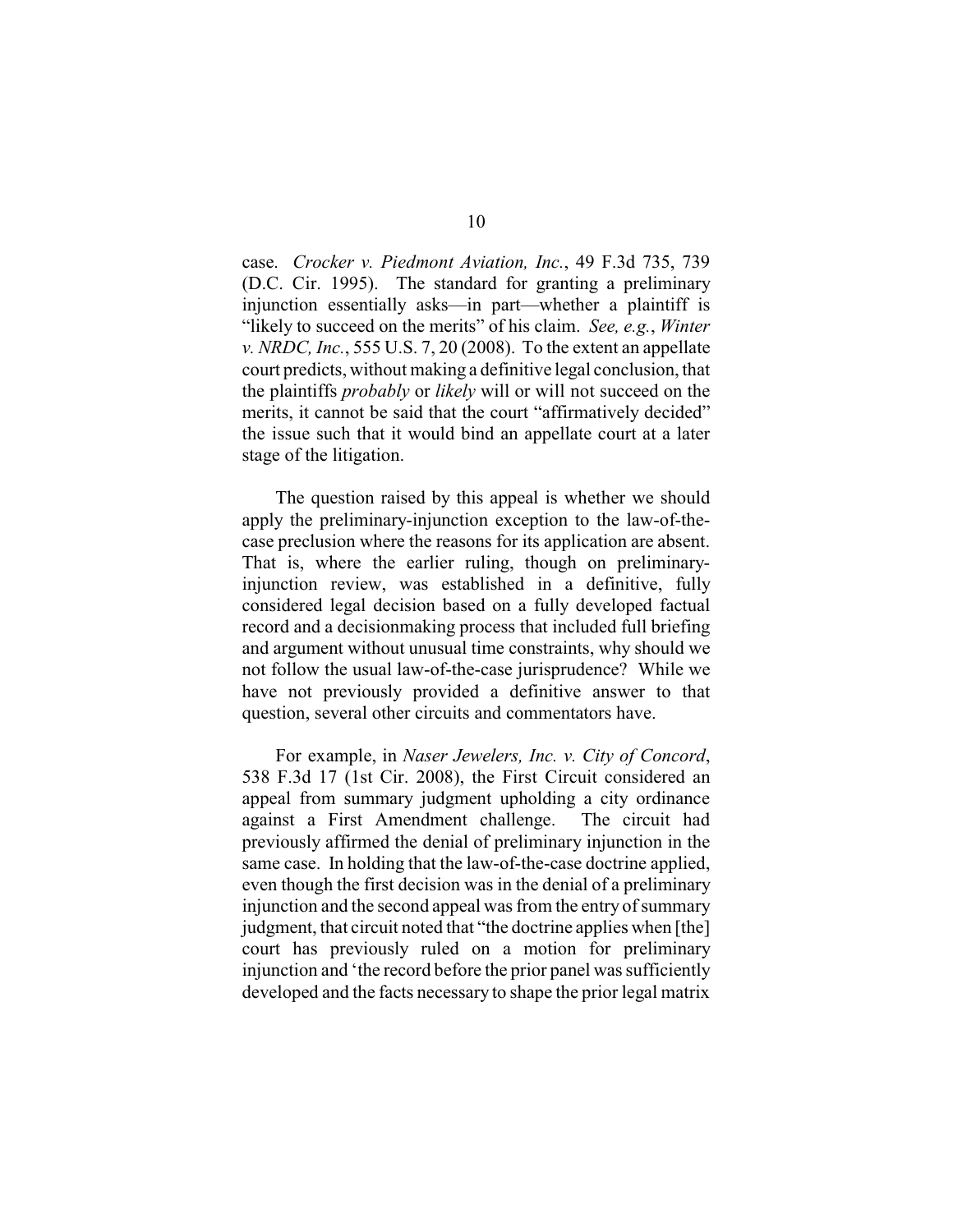were sufficiently clear.'" *Id.* at 20 (quoting *Cohen v. Brown Univ.*, 101 F.3d 155, 169 (1st Cir. 1996) (other citations, quotation marks, and alterations omitted)).

In *This That and The Other Gift and Tobacco, Inc. v. Cobb County*, 439 F.3d 1275, 1284-85 (11th Cir. 2006), the Eleventh Circuit reached a similar decision, citing its own precedent to the effect that prior clear legal conclusions reached at the preliminary injunction stage would be afforded law-of-the-case status. In *Entergy, Arkansas, Inc. v. Nebraska*, 241 F.3d 979, 987 (8th Cir. 2001), the Eighth Circuit afforded law-of-the-case status to an Eleventh Amendment issue "carefully considered" in deciding the course of the preliminary injunction appeal. And in *Royal Insurance Co. of America v. Quinn-L Capital Corp.*, 3 F.3d 877, 880-81 (5th Cir. 1993), the Fifth Circuit ruled to the same effect. One of the leading commentators on federal jurisprudence has stated, "A fully considered appellate ruling on an issue of law made on a preliminary injunction appeal, however, does become the law of the case for further proceedings in the trial court on remand and in any subsequent appeal." 18B Charles A. Wright et al., Fed. Prac. & Proc. Juris. § 4478.5 (2d ed.).

Appellants insist application of the preliminary injunction exception is mandated by circuit precedent. For this proposition, they rely on *Berrigan* and *Belbacha*. They note that in *Berrigan*, we stated, "The decision of a trial or appellate court whether to grant or deny a preliminary injunction does not constitute the law of the case for the purposes of further proceedings and does not limit or preclude the parties from litigating the merits, unless there has been an order of consolidation pursuant to Rule  $65(a)(2)$ , not the case here." 499 F.2d at 518. In *Belbacha*, we stated, "An order denying preliminary relief, however, 'does not constitute the law of the case,' although it can be 'persuasive.'" 520 F.3d at 458 (quoting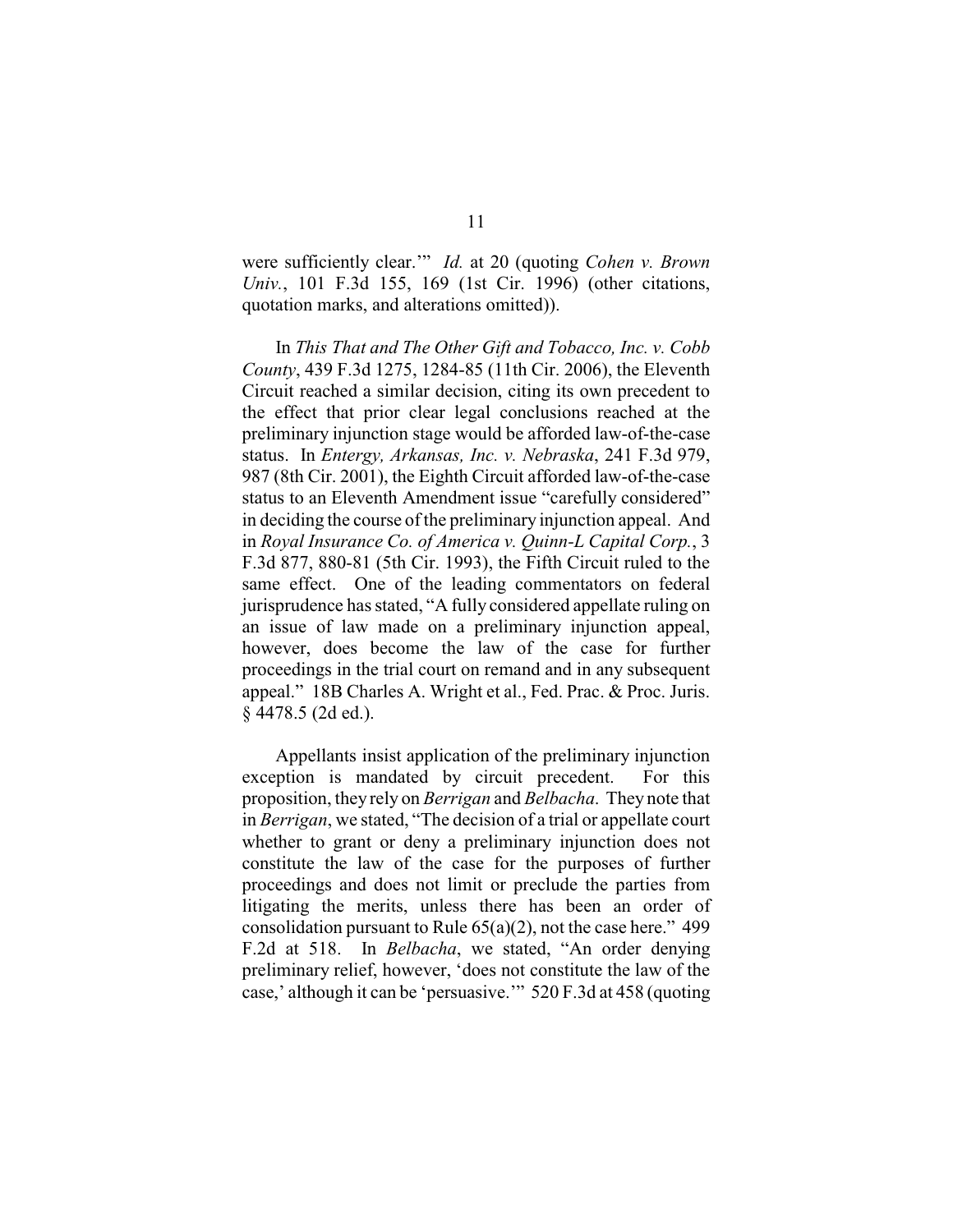*Berrigan*). No doubt these cases state the generally applicable rule for preliminary-injunction decisions. However, the case before us is factually distinguishable. The time constraints and limited record available to the court in those cases are not present here. We therefore follow the other circuits in concluding that the exception is not present either. Appellants' first argument fails.

#### **2. Subjected to Risk**

Appellants make a second argument that is intertwined with their first. They note that Dickey-Wicker also bans "research in which a human embryo or embryos are . . . knowingly subjected to risk of injury or death."  $\S$  508(a)(2). Even if the NIH guidelines do not violate the Dickey-Wicker ban on funding "research in which a human embryo or embryos are destroyed" (because law of the case accorded *Chevron* deference to NIH's interpretation), appellants maintain that the guidelines still run afoul of the "subjected to risk" language. They theorize that conducting a federally funded ESC research project increases the demand for more ESC lines, which in turn incentivizes the destruction of more embryos to create those lines, thus subjecting those embryos to risk. NIH responds that no embryos are subjected to risk of injury or death in any ESC research project using already derived ESCs and not otherwise involving the use of embryos.

Although appellants can credibly argue that this precise question of statutory interpretation is not within the law of the case, our result is nonetheless controlled by that doctrine. Law of the case has established that *Chevron* deference applies. It is established that "research" as used in Dickey-Wicker is an ambiguous term, and that NIH's interpretation of the term "research" as a discrete project rather than an extended process is reasonable. Under that definition of "research," the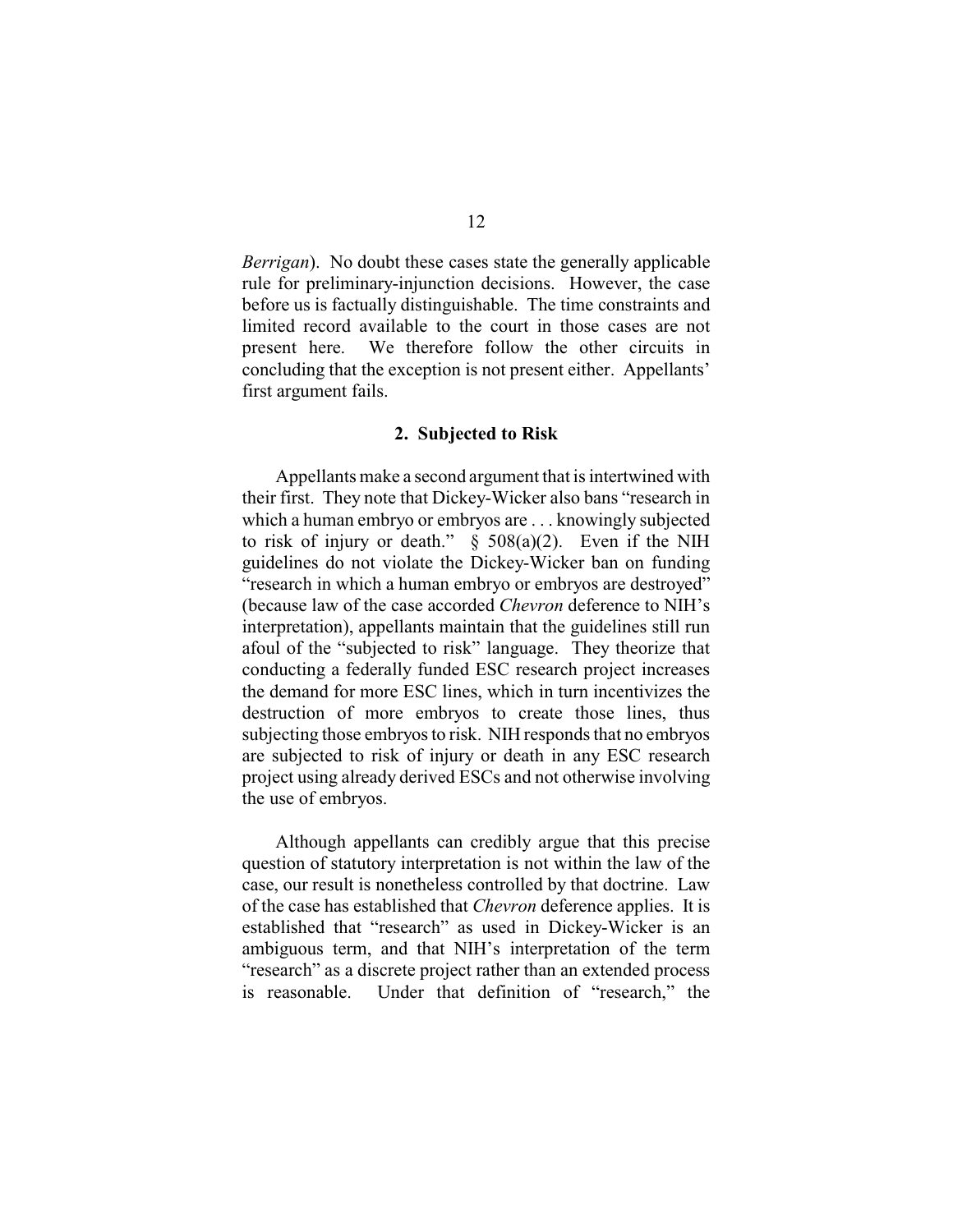destruction of embryos that occurs in the ESC derivation process is not a part of individual ESC research projects using already derived ESCs. Therefore, ESC research is no more "research in which . . . embryos are . . . subjected to risk" than it was "research in which . . . embryos are . . . destroyed." Appellants' theory shifts focus from the embryo destroyed in the past to embryos for which an ESC research project "incentivizes" future destruction. But none of those embryos are "destroyed" or "subjected to risk" *in* an ESC research project. The language of Dickey-Wicker does not ban funding for, *e.g.*, "research which provides an incentive to harm, destroy, or place at risk human embryos." As we have held before, the NIH interpretation of the statute's actual language is reasonable.

#### **3. Failure to Reply to Comments**

The plaintiffs finally contend that NIH violated the APA by issuing the Guidelines without addressing comments categorically objecting to ESC research, which the plaintiffs consider relevant to NIH's decision to expand the availability of ESC research funding. While this contention remains unfettered by decisions made in *Sherley II*, it fares no better than the Dickey-Wicker arguments.

APA Section 553 requires agencies to provide the public with notice of a proposed rulemaking, an opportunity to comment, and, "[a]fter consideration of the relevant matter presented," a "concise general statement" of the rule's basis and purpose. 5 U.S.C. § 553. We have said before that "the opportunity to comment is meaningless unless the agency responds to significant points raised by the public." *Home Box Office, Inc. v. FCC*, 567 F.2d 9, 35-36 (D.C. Cir. 1977). That said, an agency's failure to address a particular comment or category of comments is not an APA violation *per se*. *See, e.g.*, *Thompson v. Clark*, 741 F.2d 401, 408 (D.C. Cir. 1984) ("[APA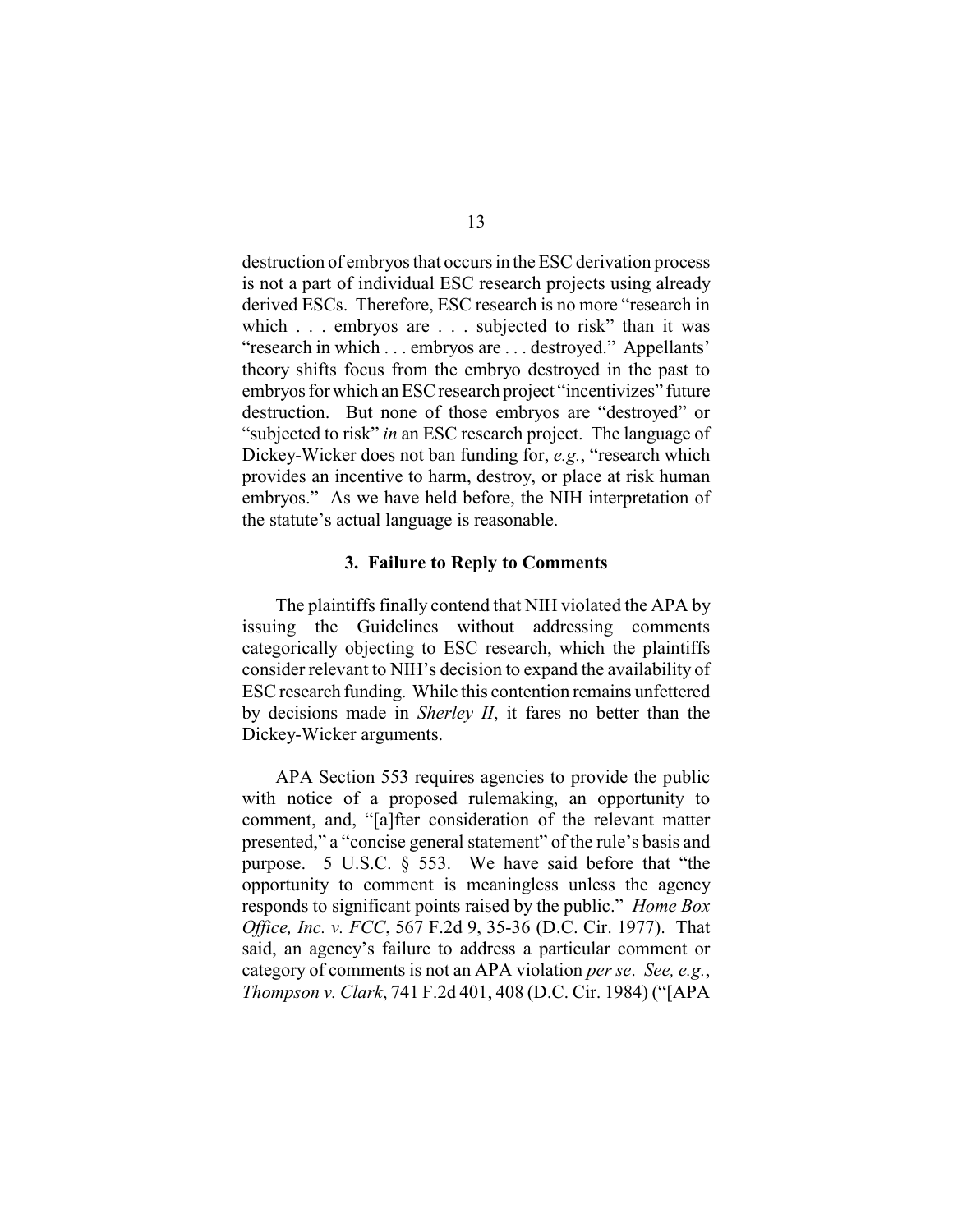§ 553] has never been interpreted to require the agency to respond to every comment, or to analyze every issue or alternative raised by the comments, no matter how insubstantial."). We review an agency's response to comments under the same arbitrary-and-capricious standard to which we hold the rest of its actions. *See Home Box Office*, 567 F.2d at 35 n.58. Put simply, "The failure to respond to comments is significant only insofar as it demonstrates that the agency's decision was not based on a consideration of the relevant factors." *Covad Commc'ns v. FCC*, 450 F.3d 528, 550 (D.C. Cir. 2006) (quoting *Thompson*, 741 F.2d at 409).

The comments identified by appellants cited scientific and ethical problems with ESC research and categorically objected to funding any ESC research at all. They advocated funding other types of stem-cell research instead. Crucially, however, this recommended course of action is diametrically opposed to the direction of Executive Order 13,505, which NIH sought to "implement" by issuing the Guidelines, *see* 74 Fed. Reg. at 32,170. That Order makes it quite plain that its dominant purpose was to "remove" President Bush's 2001 "limitations" on funding human ESC research and to "expand" NIH support for human stem-cell research, "including human embryonic stemcell research." *See* 74 Fed. Reg. at 10,667, §§ 1-2 (titled "Removing Barriers to Responsible Scientific Research Involving Human Stem Cells"). Yet the comments at issue advocate ending all ESC research funding—even for research that has been eligible for funding for a decade under the 2001 restrictions. Following these commenters' lead would directly oppose the clear import of the Executive Order, which sought to remove limitations on ESC research and to expand NIH support for stem-cell research.

NIH may not simply disregard an Executive Order. To the contrary, as an agency under the direction of the executive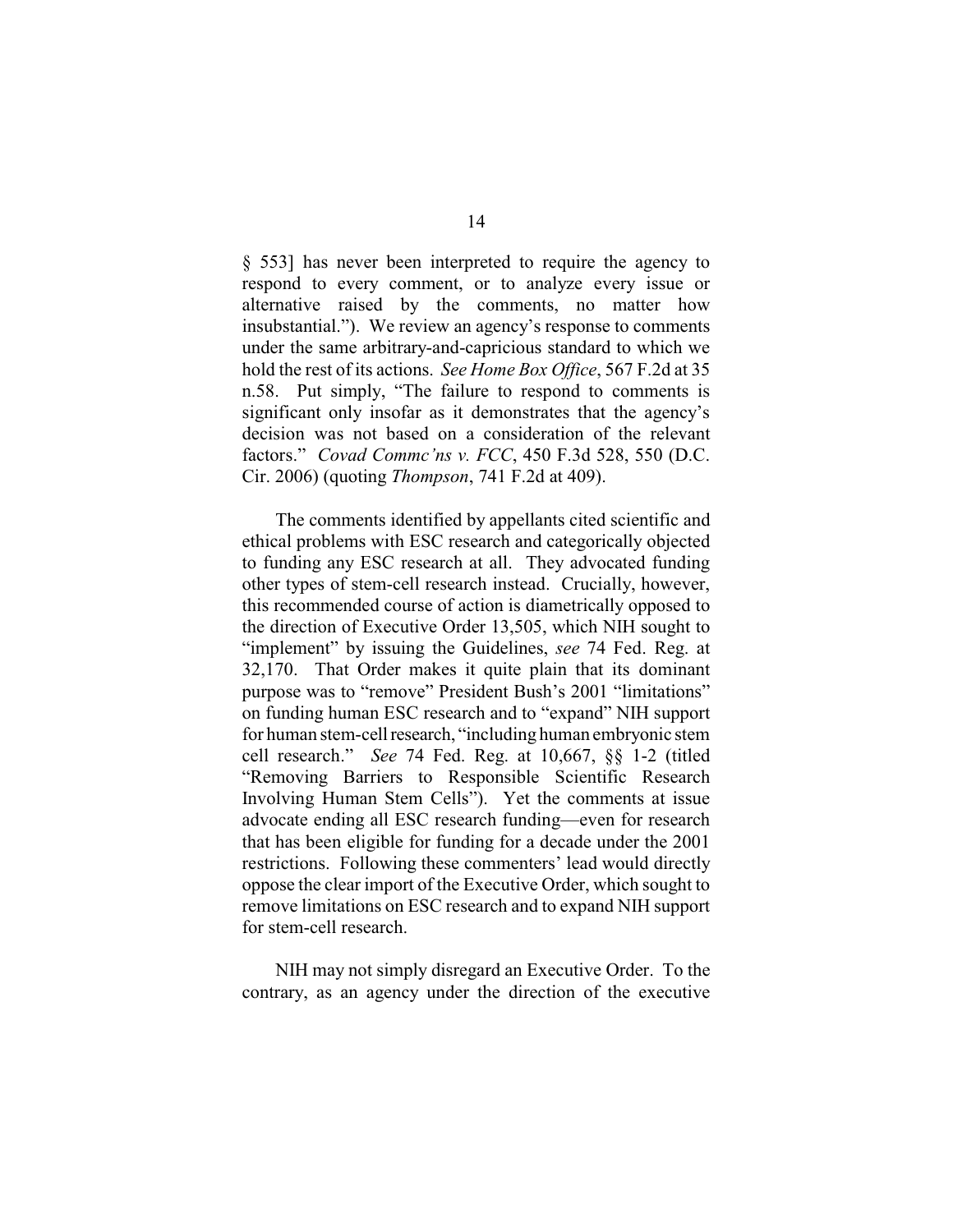branch, it must implement the President's policy directives to the extent permitted by law. *See Bldg. & Const. Trades Dept. v. Allbaugh*, 295 F.3d 28, 32-33 (D.C. Cir. 2002) (citing THE FEDERALIST NO. 72, at 463 (Alexander Hamilton) (Benjamin F. Wright ed., 1961)). Bound as it is to carry out the President's directives, NIH thus reasonably limited the scope of its Guidelines to implement the Executive Order. And because the Executive Order's entire thrust was aimed at *expanding* support of stem-cell research, it was not arbitrary or capricious for NIH to disregard comments that instead called for termination of all ESC research (including research that the executive branch has permitted since 2001). Such comments simply did not address any factor relevant to implementing the Executive Order.

While the district court also rejected the plaintiffs' APA claim, it did so by relying in part on its holding that NIH's interpretation of the Executive Order deserved deference under *Udall v. Tallman*, 380 U.S. 1, 16-17 (1965). The plaintiffs claim that such deference is unwarranted for a variety of reasons. We have no reason to resolve this argument here. We need not rely on deference to NIH's interpretation of Executive Order 13,505 to conclude that NIH's choice to disregard the comments at issue was not arbitrary or capricious. NIH stated that the scope of its Guidelines was to "implement Executive Order 13505," 74 Fed. Reg. at 32,174, and that Order plainly starts from the premise that NIH should continue to fund at least some ESC research. NIH's decision to dismiss comments seeking to reopen that premise for debate therefore did not demonstrate a failure to consider relevant factors.

# **Conclusion**

For the above reasons, we affirm the district court's grant of summary judgment in favor of the government.

*So ordered.*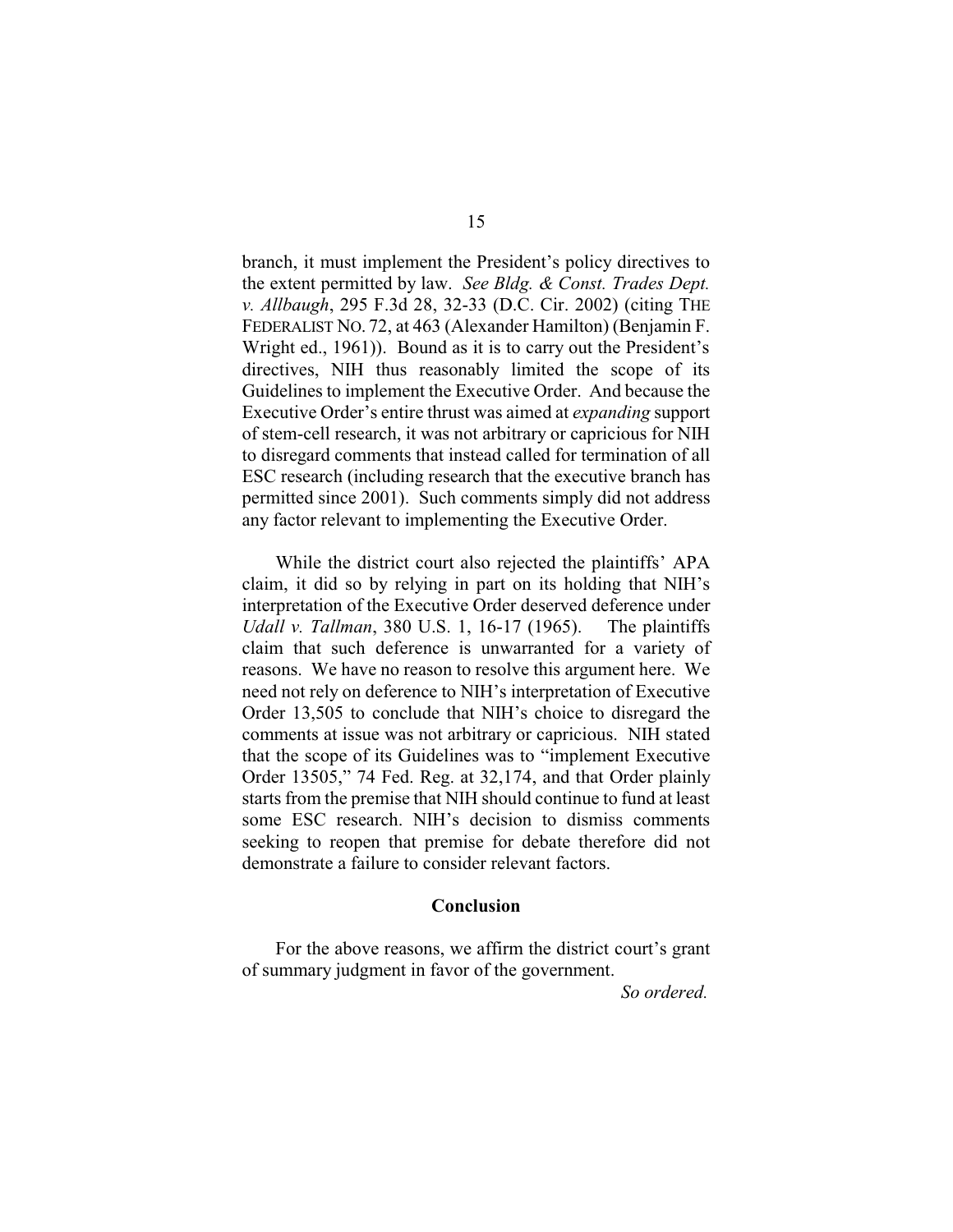# KAREN LECRAFT HENDERSON, *Circuit Judge*, concurring:

My colleagues correctly note that *Sherley v. Sebelius*, 644 F.3d 388 (D.C. Cir. 2011) (*Sherley I*), applied *Chevron* to uphold the National Institute of Health (NIH) Guidelines for Human Stem Cell Research, 74 Fed. Reg. 32,170 (July 7, 2009) (Guidelines). *See* Maj. Op. at 8. Although the law of the case prevents us from reconsidering that holding, I write separately for the record to point out that *Chevron* review is inapplicable to the Guidelines.

"Not every agency interpretation of a statute is appropriately analyzed under *Chevron*." *Ala. Educ. Ass'n v. Chao*, 455 F.3d 386, 392-93 (D.C. Cir. 2006). *Chevron* applies only "when it appears that Congress delegated authority to the agency generally to make rules carrying the force of law, and that the agency interpretation claiming deference was promulgated in the exercise of that authority.' " *United States v. Mead Corp.*, 533 U.S. 218, 226-27 (2001)). In short, we accord *Chevron* deference only when reviewing an agency's "construction of a statutory scheme *it is entrusted to administer*." *Id*. at 227-28 (quoting *Chevron,* 467 U.S. at 844) (emphasis added). "[W]hen an agency interprets a statute other than that which it has been entrusted to administer, its interpretation is not entitled to [*Chevron*] deference." *Dep't of Treasury v. FLRA*, 837 F.2d 1163, 1167 (D.C. Cir. 1988). NIH's construction of the Dickey-Wicker Amendment falls outside the *Chevron* ambit because NIH was not charged with administering the Amendment, as is obvious from both its language and its substance.

First, the Amendment's language makes clear its administration is not within the exclusive province of NIH or its parent agency, the Department of Health and Human Services. It has been enacted annually as a rider to an omnibus appropriations act, in a division governing "Departments of *Labor*, Health and Human Services, *and Education, and Related Agencies Appropriations*." Consolidated Appropriations Act of 2012, Pub. L. No. 112-74, div. F., § 508(a), 125 Stat. 786, 1112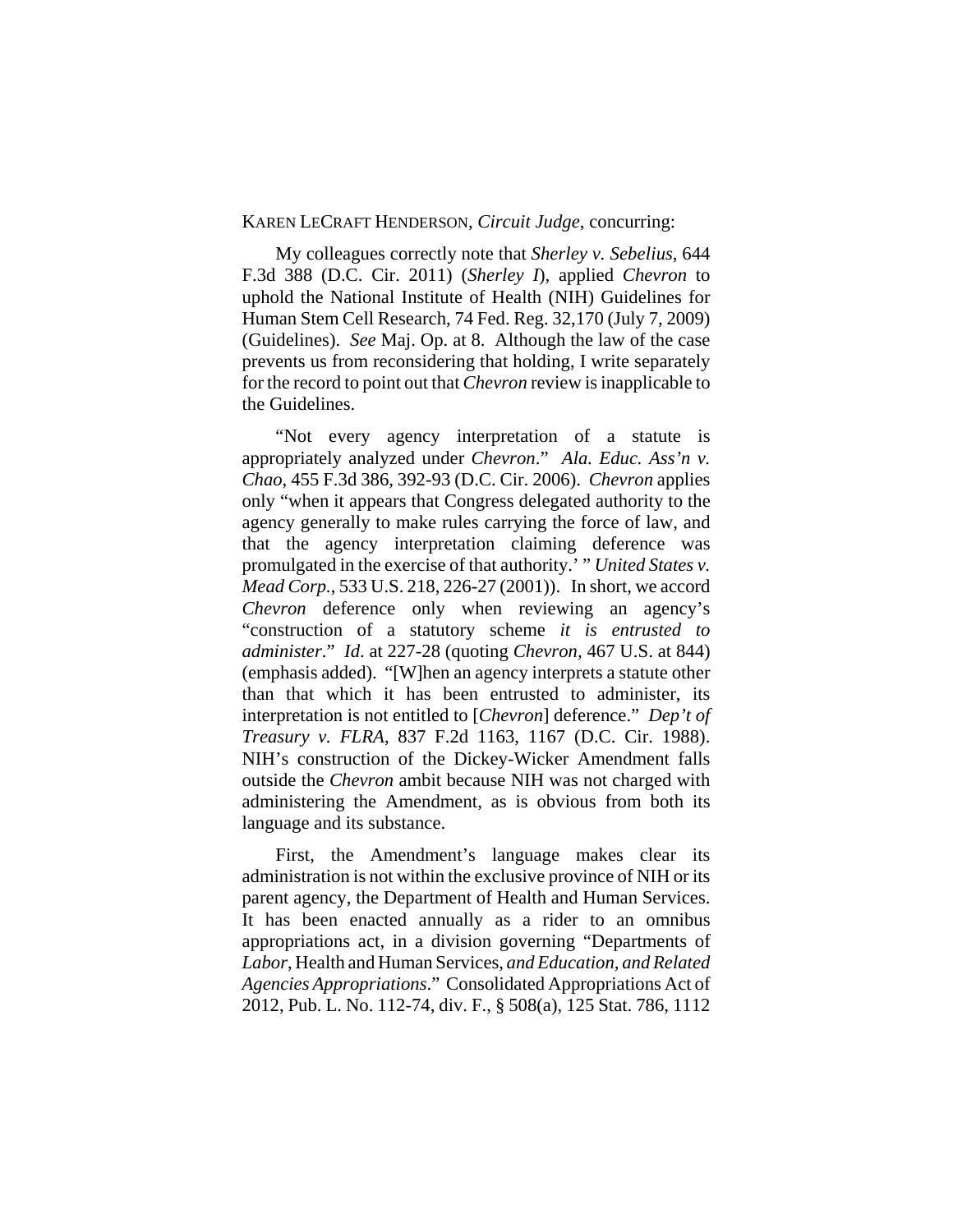(2011) (emphasis added); *see also, e.g.,* Consolidated Appropriations Act of 2011, Pub. L. No. 111-117, div. D, § 509(a), 123 Stat. 3034, 3280-81 (2010) (same division title); Omnibus Appropriations Act of 2010, Pub. L. No. 111-8, § 509(a), div. F, 123 Stat. 524, 803 (2009) (same). Because each annual rider by its terms applies generally to multiple agencies, *Chevron* deference is not due any one agency's interpretation of its language. *See Proffitt v. FDIC*, 200 F.3d 855, 860 (D.C. Cir. 2000) ("When a statute is administered by more than one agency, a particular agency's interpretation is not entitled to Chevron deference."). In the past, we have "declined to defer to an agency's interpretation of a statute when more than one agency is granted authority to interpret the same statute," reasoning that "[i]n such cases, it cannot be said that Congress implicitly delegated to one agency authority to reconcile ambiguities or to fill gaps, because more than one agency will independently interpret the statute." *Salleh v. Christopher*, 85 F.3d 689, 692 (D.C. Cir. 1996) (citing, *e.g.*, *Rapaport v. U.S. Dep't of Treasury*, 59 F.3d 212, 216-17 (D.C. Cir. 1995), *cert. denied*, 516 U.S. 1073 (1996); *Benavides v. U.S. Bureau of Prisons*, 995 F.2d 269, 272 n.2 (D.C. Cir. 1993); *Prof'l Reactor Operator Soc'y v. U.S. Nuclear Regulatory Comm'n*, 939 F.2d 1047, 1051 (D.C. Cir. 1991)). *Sherley I* therefore erred in applying *Chevron* to NIH's interpretation.

Second, the Amendment, as a rider to a federal appropriations statute, is "not within [any agency's] area of expertise" and therefore a particular agency's interpretation thereof "receives no deference." *U.S. Dep't of Navy v. FLRA*, 665 F.3d 1339, 1348 (D.C. Cir. 2012); *see, e.g.*, *Ass'n of Civilian Technicians, Tony Kempenich Mem'l Ch. 21 v. FLRA*, 269 F.3d 1119, 1121 (D.C. Cir. 2001) (court does not defer to FLRA's "interpretation of the Department of Defense Appropriations Act, a statute not committed to the Authority's administration" but "reviews such purely legal questions de novo"). Indeed the rider's language reveals no express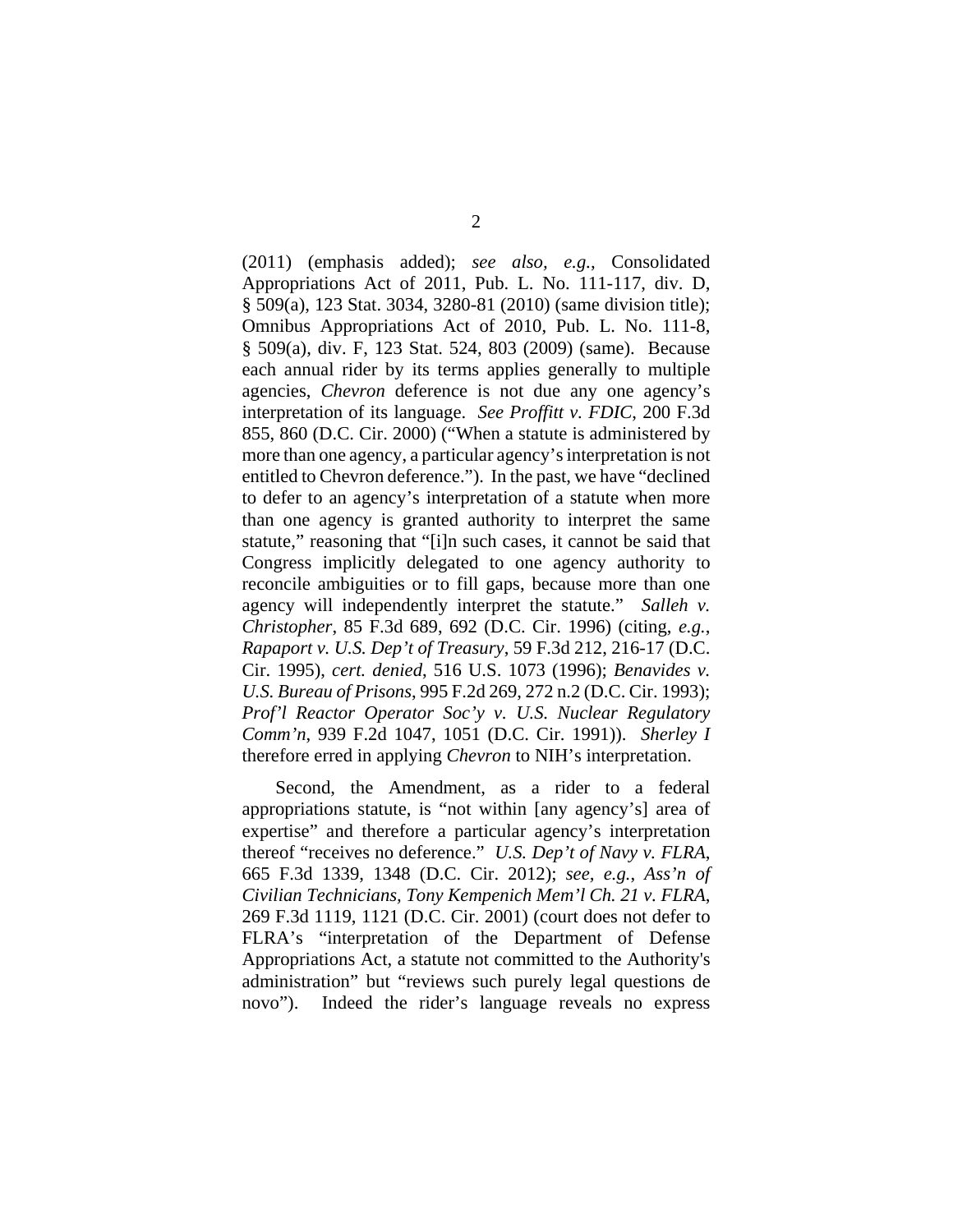delegation of authority—implicit or explicit—to any agency to administer its provisions—which is unsurprising given that the rider itself confers no substantive authority on any agency to do anything; it simply—and plainly—prohibits the Departments of Labor, Health and Human Services and Education, as well as "[r]elated [a]gencies," from using the appropriated funds for the specifically enumerated purposes.

Because the Dickey-Wicker Amendment does not delegate administrative authority to the Department of Health and Human Services or to NIH, I believe that *Sherley I* incorrectly applied the *Chevron* framework. *See* 644 F.3d at 392 (D.C. Cir. 2011) ("We approach this issue under the familiar two-step framework of *Chevron* . . . ."). The court should instead have interpreted the statute de novo, according no deference to NIH's interpretation.\* *See Ass'n of Civilian Technicians*, 269 F.3d at 1121; *Proffitt*, 200 F.3d at 860; *see also Dep't of Treasury*, 837 F.3d at 1167 ("Because the FLRA's refusal to award back pay did not rest on an interpretation of its organic statute, but rather on its reading of the Back Pay Act—a general statute—the FLRA's interpretation is entitled to respect before this court, but we are not bound by its construction of the statute even if reasonable."). Had we done so, I believe we would have invalidated the Guidelines as contrary to the Amendment's plain and unambiguous text. *See Sherley I*, 644 F.3d at 400-02 (Henderson, J., dissenting) (*Sherley I Dissent*).

<sup>\*</sup> Even so-called *Skidmore* deference is not available because it also applies only to an agency interpretation of a statute the agency administers. *See United States v. Mead Corp.*, 533 U.S. at 228 (under *Skidmore v. Swift & Co.*, 323 U.S. 134 (1944), "[t]he fair measure of deference to an agency administering its own statute has been understood to vary with circumstances, and courts have looked to the degree of the agency's care, its consistency, formality, and relative expertness, and to the persuasiveness of the agency's position") (footnotes omitted).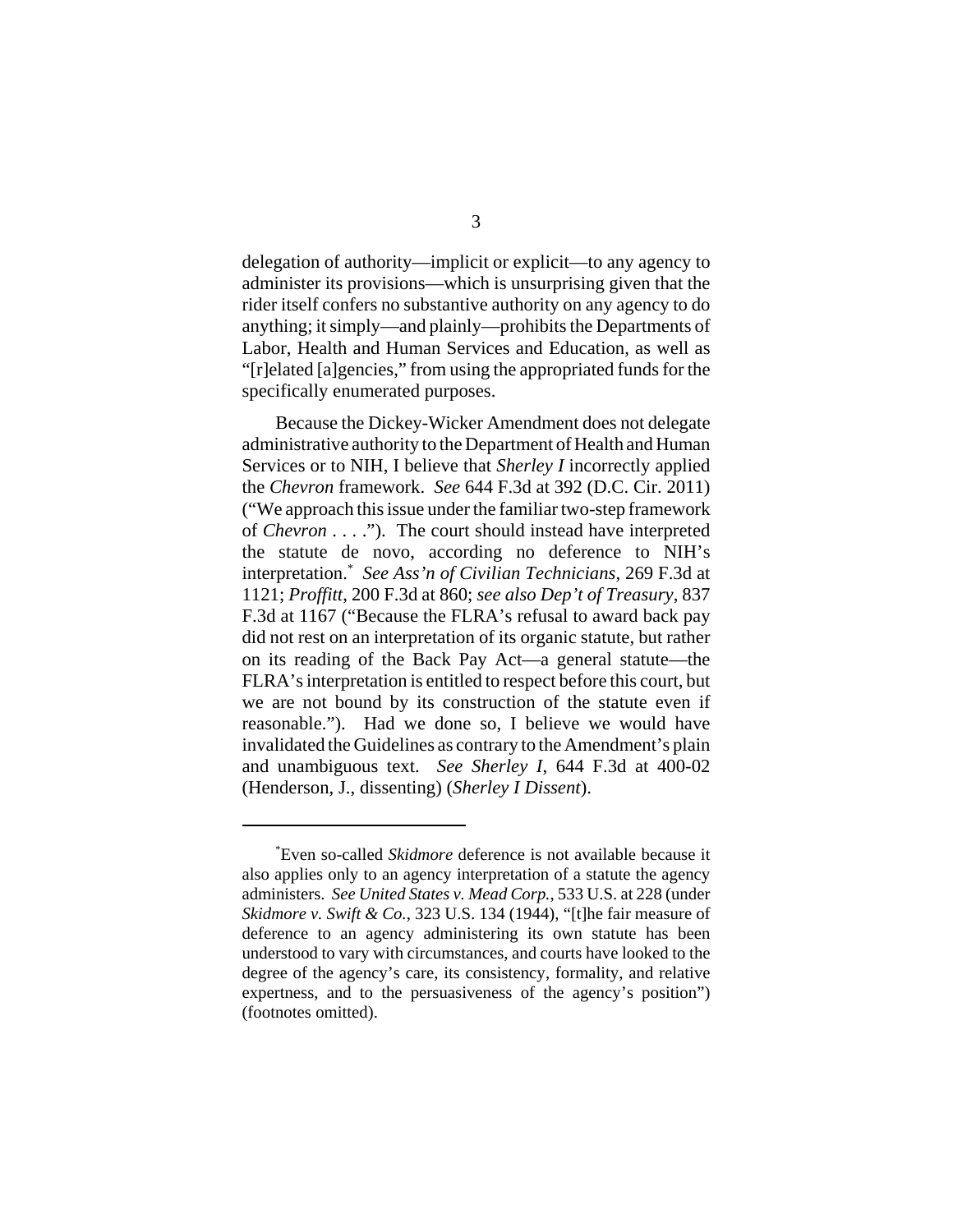The Amendment prohibits federal funding of ''research in which a human embryo or embryos are destroyed." Pub. L. No. 112-74 § 508(a)(1). Contrary to the holding in *Sherley I*, this ban plainly *prohibits* federal funding that the Guidelines expressly *permit*—namely, the funding of human embryonic stem cell (hESC) research that is conducted after the destruction of the embryo. *See* 74 Fed. Reg. at 32,174. This conclusion is compelled by the dictionary definition of "research" as a "systematic inquiry or investigation," which necessarily includes not only "the first sequence of hESC research [involving ] the derivation of stem cells from the human embryo" but also "the succeeding sequences of hESC research." *Sherley I Dissent*, 644 F.3d at 401. The *Sherley I* majority, however, ignored the Amendment's plain meaning, manufacturing ambiguity where there was none. *Sherley I Dissent*, 644 F.3d at 399, 402-05. Nevertheless, *Sherley I*'s *Chevron* step-two analysis is the law of the case and we are bound thereby. *See* Maj. Op. at 7-12.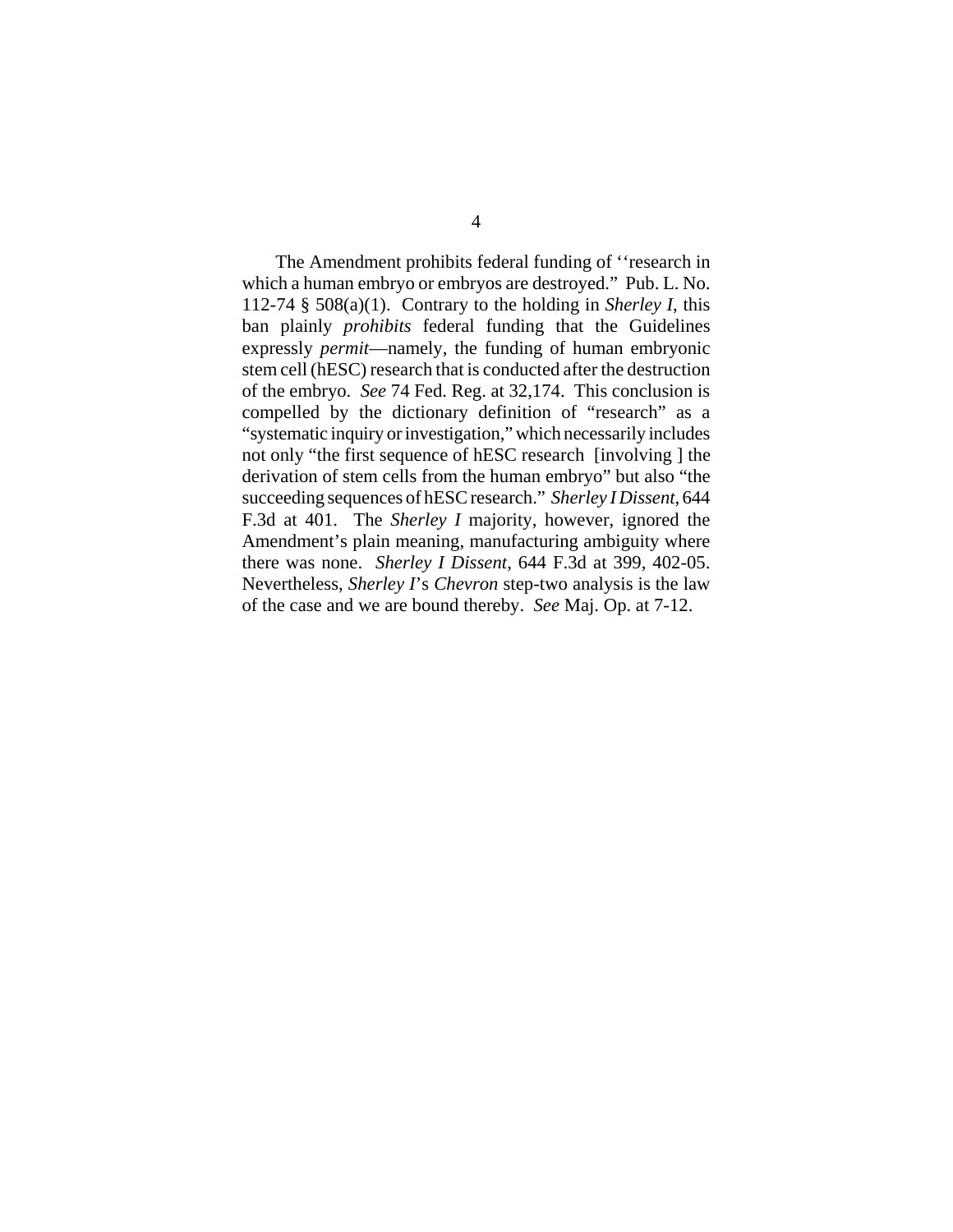BROWN, *Circuit Judge*, concurring: Despite many points of agreement with my colleagues, I write separately because we converge from different paths and there are aspects of this case that—NIH's insouciance notwithstanding—should trouble the heart. Even Dr. James Thompson, the researcher credited with being the first to successfully derive human embryonic stem cells, has admitted: "If human embryonic stem cell research does not make you at least a bit uncomfortable, you have not thought about it enough." Gina Kolata, *Man Who Helped Start Stem Cell War May End It*, N.Y. TIMES, Nov. 22, 2007.

# **I.** *Chevron* **Deference**

If this was ever a simple case it long ago ceased to be one. The judiciary, the executive branch, the scientific community, and numerous legal commentators have put forth disparate interpretations of the Congressional prohibition on the use of federal funds for stem cell research.<sup>[1](#page-19-0)</sup> Legislators, too, express

<span id="page-19-0"></span> $\frac{1}{1}$  *See, e.g.*, *Sherley v. Sebelius*, 704 F. Supp. 2d 63 (D.D.C. 2009); Jenny Shum, *Moral Disharmony: Human Embryonic Stem Cell Patent Laws, WARF, and Public Policy*, 33 B.C. INT'L & COMP. L. REV. 153, 163 (2010) ("Essentially, the amendment rendered any scientific research on hESCs ineligible for federal funding."); Ronald Green, *Political Interventions in U.S. Human Embryo Research: An Ethical Assessment*, 38 J.L. MED. & ETHICS 220, 224 (2010) ("Dickey-Wicker not only prohibits research that risks or destroys an embryo—applying to embryos whether in vitro or in utero the same protections applied to fetuses and even more stringent protections than those afforded children—but it defines the embryo as any organism produced by fertilization, parthenogenesis, cloning, or any other means from one or more human gametes"); Maite S. Kollmann, *Taking the Moral High Road: Why Embryonic Stem Cell Research Should Be Strictly*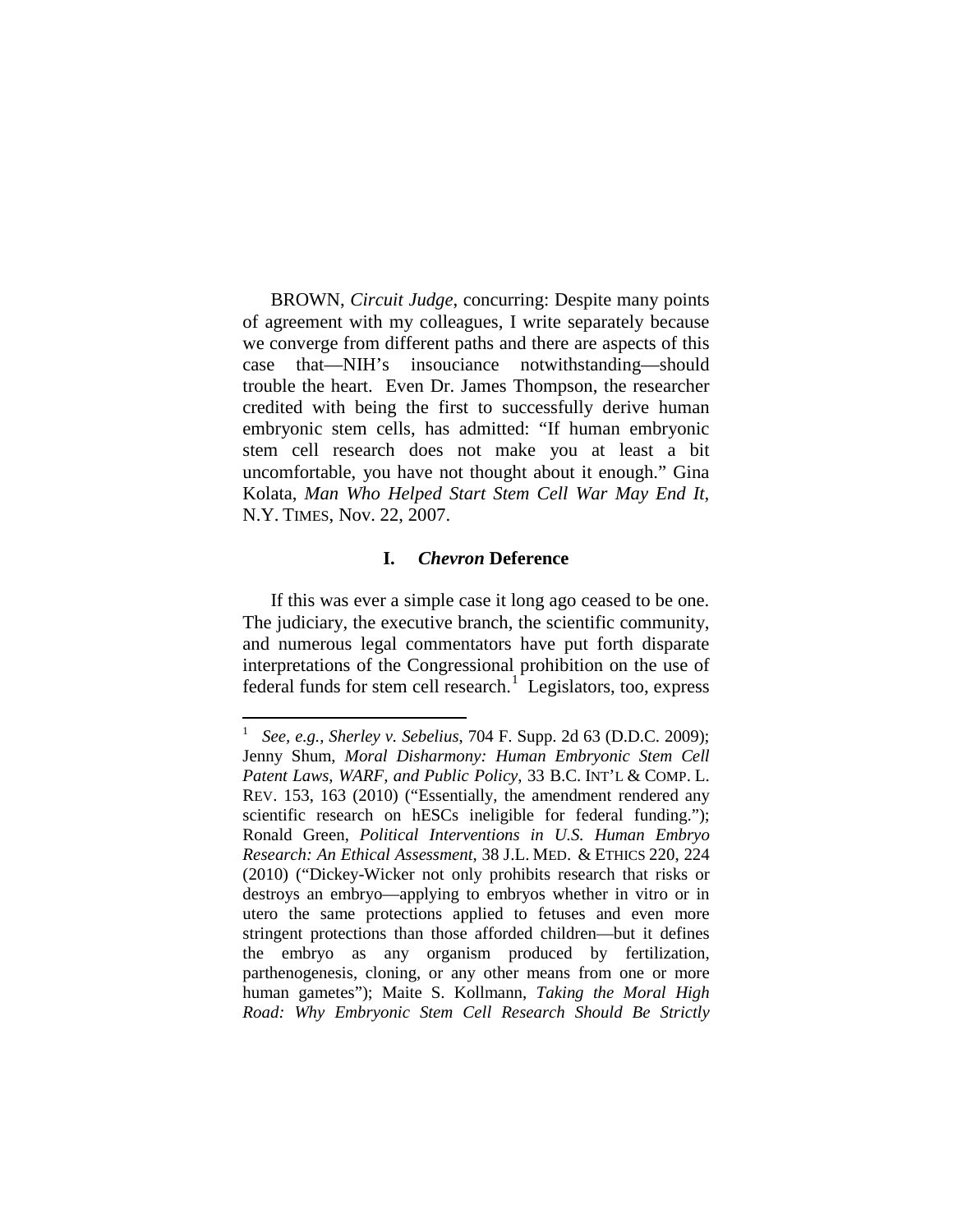conflicting views.<sup>[2](#page-20-0)</sup> Disagreement is inevitable when what lies at the core of the dispute is a profound question about the boundaries of science—one that is irreducibly controversial because the slippery slope is precipitous in both directions. Ours, though, is not the legislative burden of bringing considered resolution to this contested question. We ponder a much narrower, much more prosaic query that serves only as a rough proxy for the metaphysics: does the Dickey-Wicker Amendment's prohibition on federal funding of "research in which a human embryo or embryos are destroyed" or "knowingly subjected to the risk of death or injury," Pub. L. No.112-74, sec. 508(a)(1–2), preclude federal funding for *all*  human embryonic stem cell research? And how much deference, if any, should be accorded to the agency's view that stem cell research can be decoupled from the derivation of the stem cell line?

 $\overline{a}$ 

*Regulated*, 2 FAULKNER L. REV. 145, 155 (2010) ("[NIH] General Counsel Rabb concluded that the Dickey-Wicker Amendment, which prohibited the use of funds allocated to the HHS for human embryo research, would not be applicable to research using hESCs 'because such cells are not a human embryo within the statutory definition.'").

<span id="page-20-0"></span><sup>2</sup> In the Senate hearing convened to respond to the district court's initial injunction in this case, Senator Wicker maintained that "if human embryonic stem cell research is to be done at all, it should be paid for with nontaxpayer funds." *The Promise of Human Embryonic Stem Cell Research: Hearing before S. Subcomm. on Appropriations*, Statement of Sen. Roger Wicker, 111th Cong. 3–4 (2010). In the same hearing, Senator Feinstein excoriated the District court's "alarming" decision as "an unprecedented and highly restrictive interpretation of the Dickey-Wicker amendment." *The Promise of Human Embryonic Stem Cell Research: Hearing before S. Subcomm. on Appropriations*, Statement of Sen. Dianne Feinstein, 111th Cong. 33 (2010).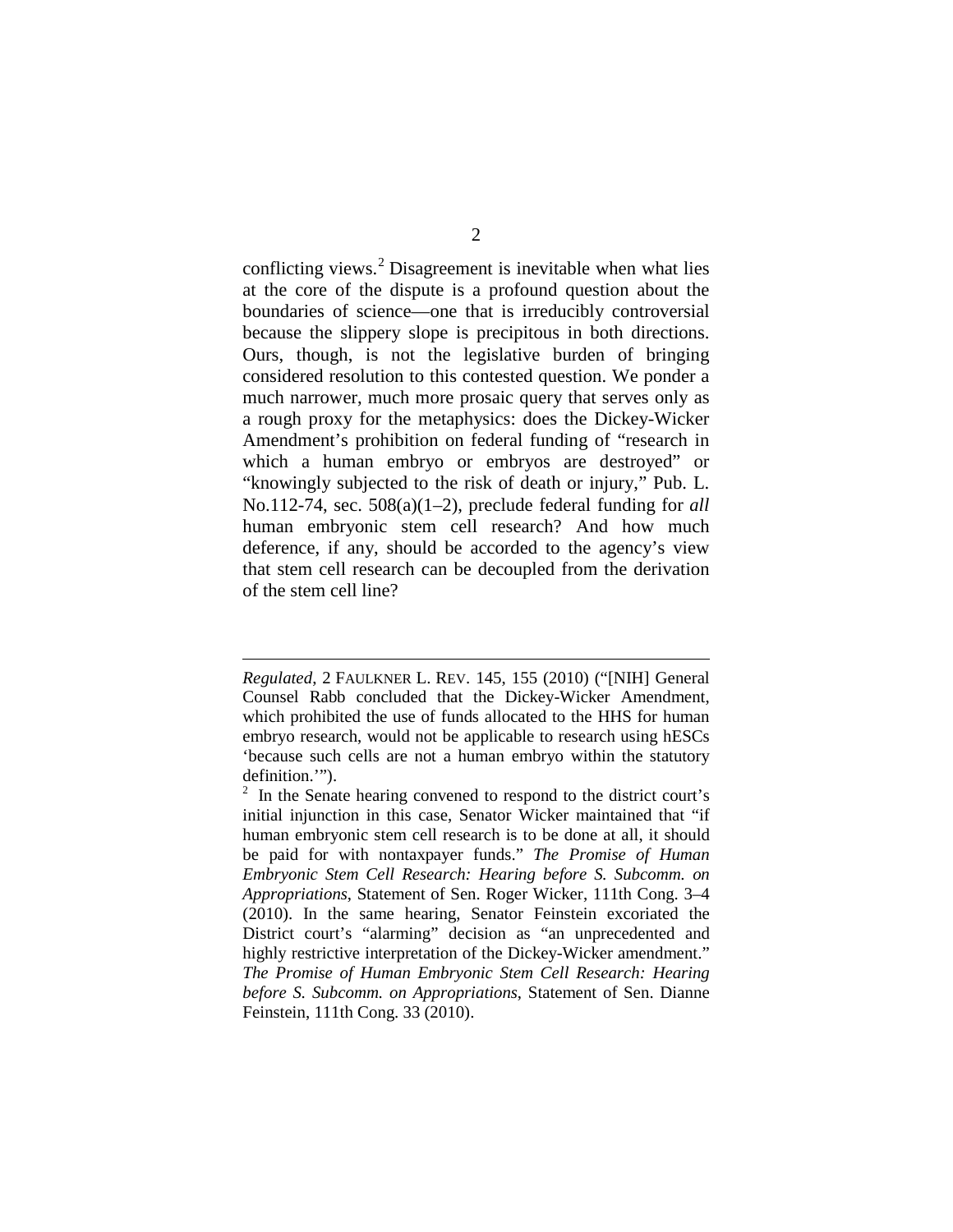Every substantive decision in this case's checkered past has proceeded under the assumption that *Chevron U.S.A. Inc. v. Natural Resources Defense Council, Inc.*, 467 U.S. 837 (1984), controls the statutory interpretation. I thus welcome—and heartily concur with—the portion of Judge Henderson's concurring opinion dealing with this threshold determination. Like her, I conclude *Chevron* does not apply and the court should have accorded no deference to NIH's interpretation. *See AKM LLC dba Volks Constructors v. Sec. of Labor,* 675 F.3d 752, 764–69 (D.C. 2012) (Brown, J., concurring). But in this case, deference is not dispositive. Judge Henderson finds the Amendment's ban "plainly prohibits federal funding that the Guidelines expressly permit—namely, the funding of human embryonic stem cell (hESC) research that is conducted after destruction of the embryo." Concurrence at 4 (Henderson, J.). I am not so sanguine. Judge Henderson's reading is certainly plausible and undoubtedly consistent with the initial conclusion of the trial court that the language "reflects the unambiguous intent of Congress to enact a broad prohibition of funding research in which a human embryo is destroyed." *Sherley v. Sebelius*, 704 F. Supp. 2d 63, 70–71 (D.D.C. 2010). But it still does not tell us how to define "research" in light of the many layers of executive orders, agency interpretation, and legislative acquiescence with which we must now deal.

Congressional efforts to grapple with the ethical challenges arising from the extraordinary advances in biomedicine and biotechnology date back at least to the passage of the National Research Act in 1974. *See* Pub. L. No. 93-348, 88 Stat. 342. Since then, there has been no shortage of committees, boards, and panels all dedicated to the study and consideration of the moral, legal, and ethical dimensions of using human subjects, or human cellular or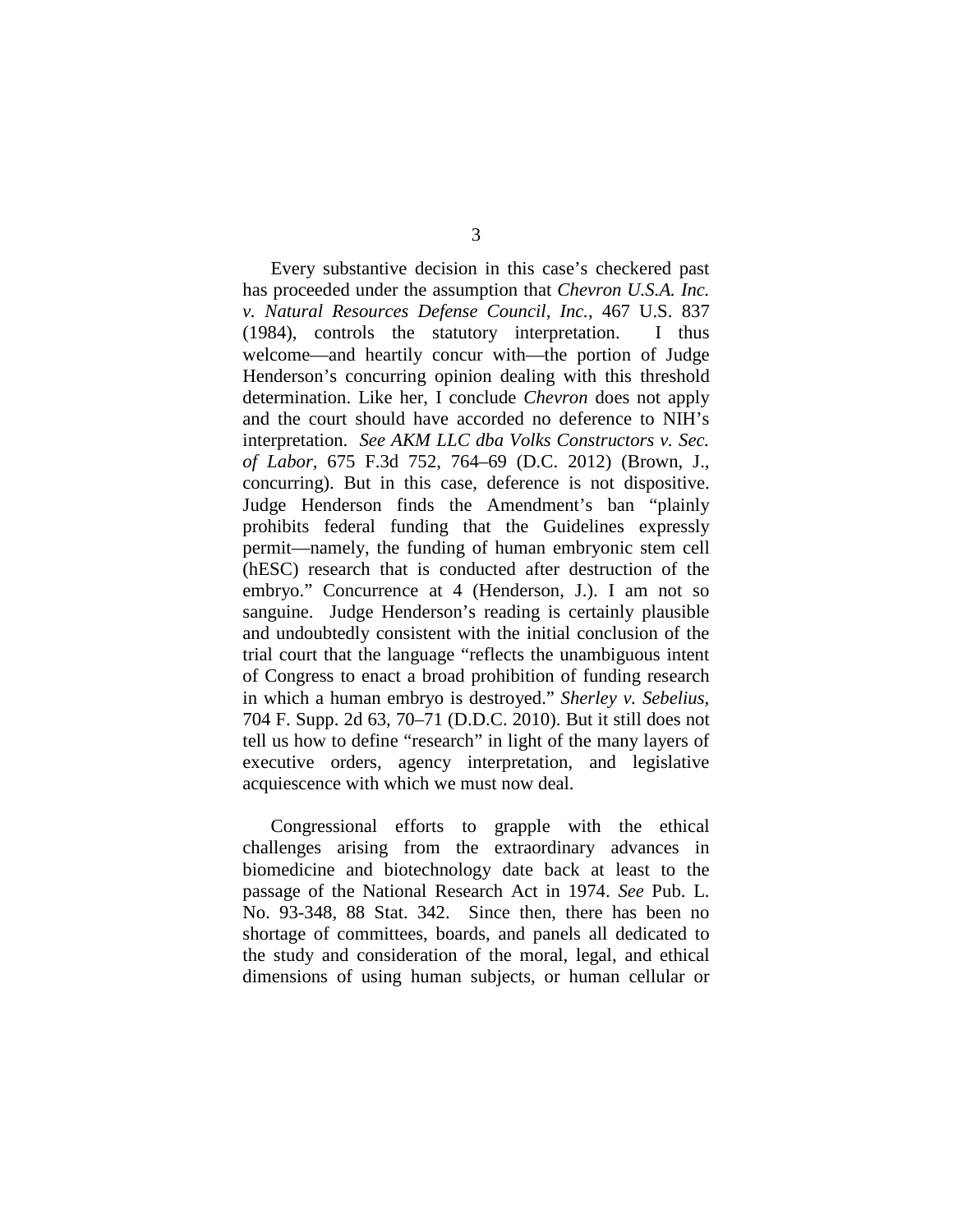genetic materials, in scientific experiments.<sup>[3](#page-22-0)</sup> More recently, Congress passed the NIH Revitalization Act of 1993, Pub. L. 103-43, under which NIH established the Human Embryo Research Panel ("HERP"). While the bill's focus was human reproductive biology, HERP concluded that "[r]esearch involving the development of embryonic stem cells [done] with embryos resulting from IVF treatment for infertility or clinical research that have been donated" was "acceptable" and could receive federal funding. Human Embryo Research Panel, Volume I of the Report of the Human Embryo Research Panel, 75–76 (September 199[4](#page-22-1)).<sup>4</sup>

Congress passed the Dickey-Wicker Amendment in 1996 partially in response to some of HERP's bolder recommendations, perhaps agreeing with the Washington Post that the Panel had gone "a step too far." *See* Green, *supra*, at 224. The Amendment was not directed at the precise research at issue here, <sup>[5](#page-22-2)</sup> but whatever the Amendment's original purpose, President Clinton's decision in 1999 to announce a policy of federal funding for embryonic stem cell research and Congress's decision to pass the Amendment unchanged

<span id="page-22-0"></span><sup>&</sup>lt;sup>3</sup> The Ethics Advisory Board ("EAB"), for example, came into being in the late 1970s around the time scientists produced the first test-tube baby. The EAB focused on federal support for *in vitro*  fertilization ("IVF") and embryo transfer. *See* Ethics Advisory Board, Report and Conclusions: HEW Support of Research Involving Human *In Vitro* Fertilization and Embryo Transfer 1–7 (May 4, 1979), *available at* http://bioethics.georgetown.edu/pcbe/reports/past\_commissions/HE W\_IVF\_report.pdf. For a list of other prominent past commissions, see O. Carter Snead, *Science, Public Bioethics, and the Problem of Integration*, 43 U.C. DAVIS L. REV. 1529, 1539 n. 32 (2010).

<span id="page-22-1"></span><sup>&</sup>lt;sup>4</sup> The panelists were foresighted as scientists had not yet derived human embryonic stem cells.

<span id="page-22-2"></span><sup>5</sup> *See* 142 CONG. REC. S429-01 (1996).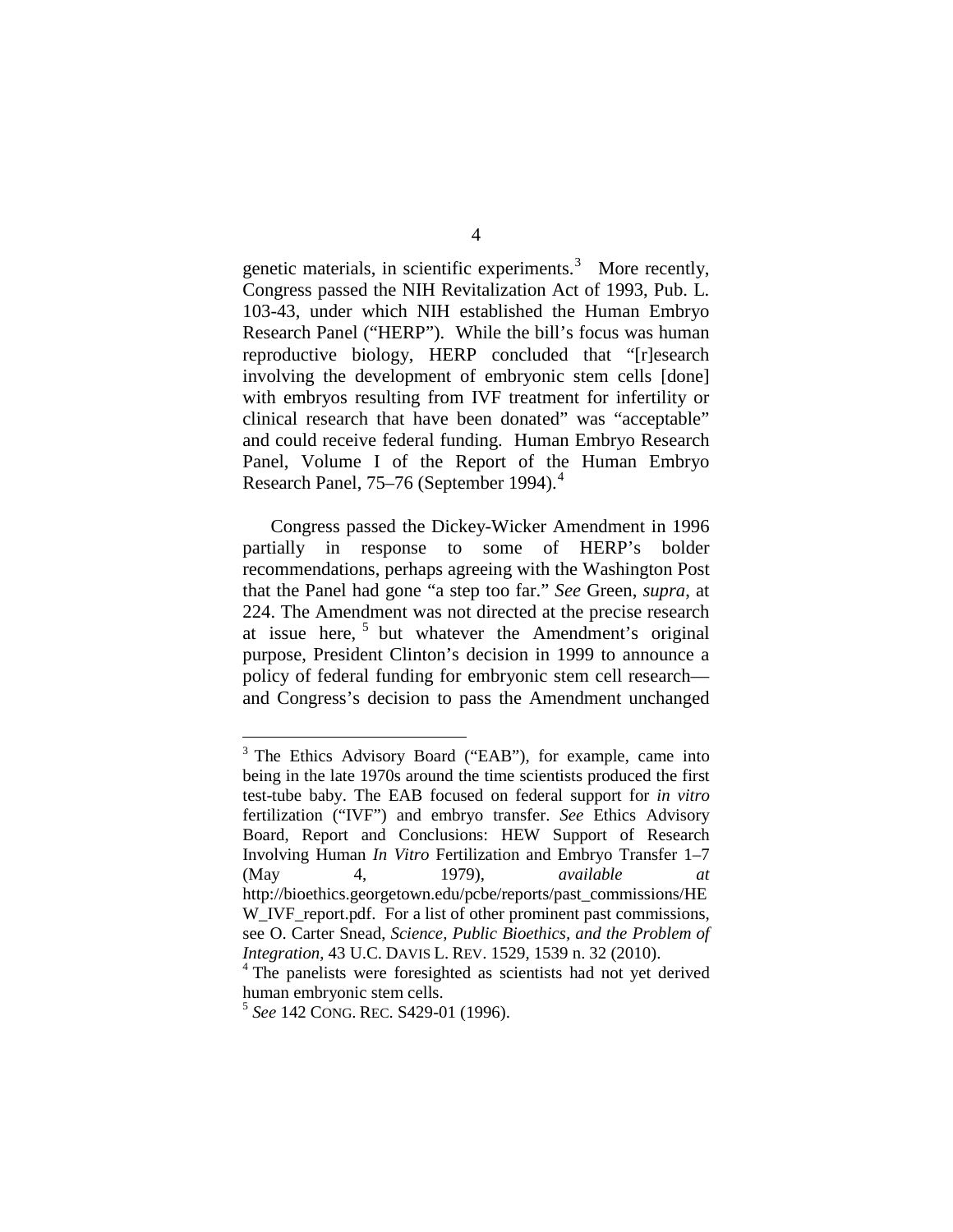the following year—altered the interpretive calculus. *See* Joint Appendix at 523. In the same vein, Congress's decision to pass the Amendment unchanged for all eight years of the Bush Administration seems to confirm its acquiescence to *some* federal funding of research involving human embryonic stem cells. <sup>[6](#page-23-0)</sup> Indeed, Congress supplemented this implicit approval of funding for embryonic stem cell research with contemporaneous Senate and House reports explicitly stating that the amendment "should not be construed to limit federal support for research involving human embryonic stem cells listed on an NIH registry and carried out in accordance with the policy outlined by the President." NIH Br. at 14 (quoting H.R. Rep. No. 107-229, at 180 (Oct. 9, 2001)).

For this reason, I am of the view that *de novo* review would not change the outcome of the prior decision to affirm NIH's interpretation of the act. I thus join in the judgment of the majority opinion though I would reach the decision using the more familiar clear error standard of review under which we must vacate the logic of the prior holding and supply our own should we find that the prior decision was "clearly erroneous and would work a manifest injustice." *LaShawn v. Barry*, 87 F.3d 1389, 1395 (D.C. Cir. 1996) (referencing *Christianson v. Colt Indus. Operating Corp.*, 486 U.S. 800*,*  817 (1988)). The facts in the record before us do not, however, rise to the level of these "extraordinary" circumstances." *Id.* That we have only now, some four-years and multiple opinions later, questioned the propriety of *Chevron* strongly suggests that the decisions of the reasonable

<span id="page-23-0"></span><sup>&</sup>lt;sup>6</sup> President Bush's policy was decidedly narrower than that of President Clinton, but it still authorized funding. Consequently, it must be said to violate the appellants' reading of the Dickey-Wicker Amendment.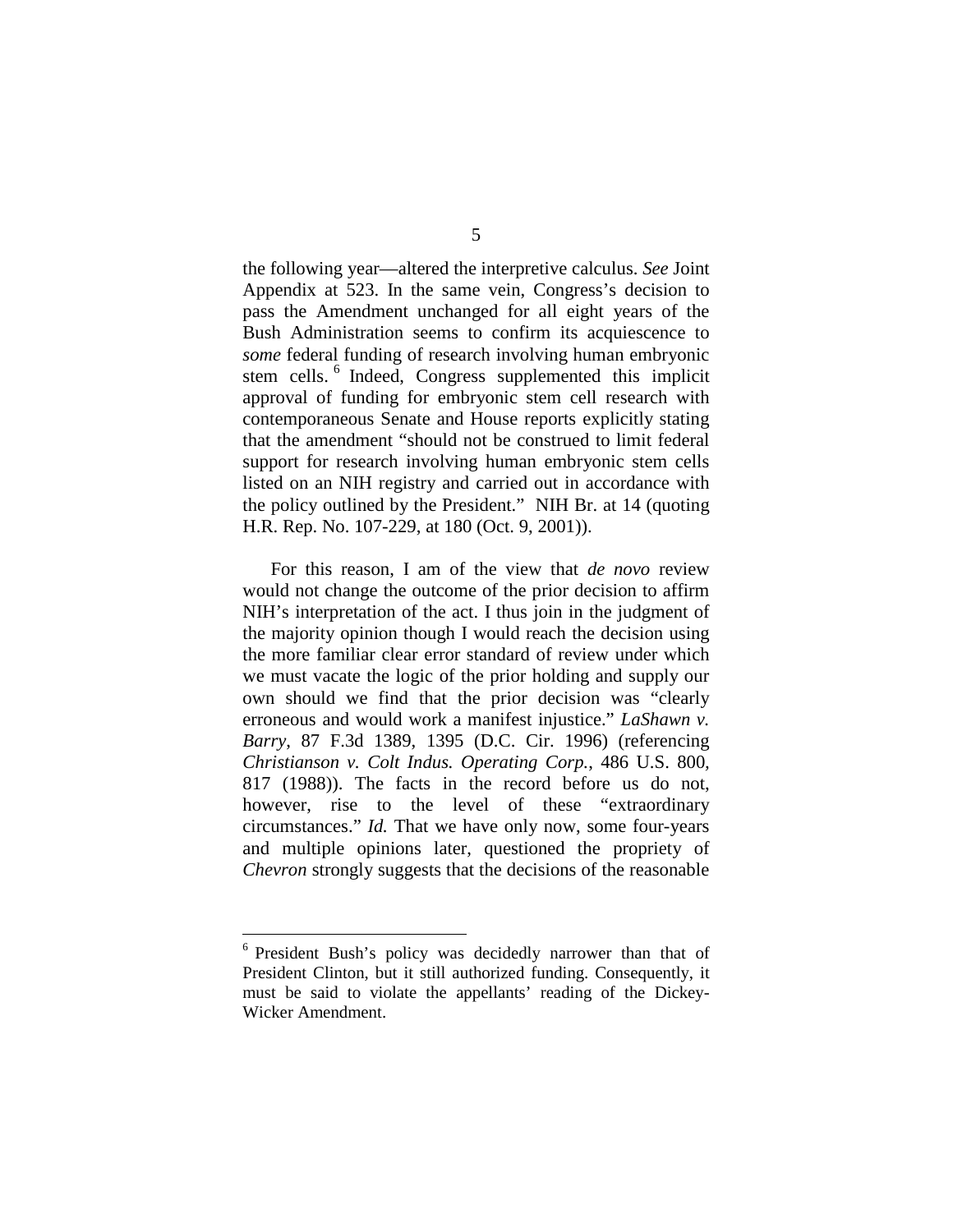jurists considering these matters were not "clearly erroneous."<sup>[7](#page-24-0)</sup>

# **II. Failure to Reply to Comments**

Although it is difficult to take issue with any part of the majority's catechism on the agency's refusal to respond to thousands of comments, the whole seems somewhat problematic. Obviously, the opportunity to comment is meaningless unless the agency responds substantively to significant points raised by the public. But the law of this Circuit is clear: an agency is only required to respond to comments if, for example, it can be established that the comment is "relevant to the agency's decision and which, if adopted, would require a change in [the] agency's proposed rule, *Home Box Office, Inc. v. FCC,* 567 F.2d 9, 35 n. 58 (D.C. Cir. 1977), or that a failure to respond would "demonstrate[] that the agency's decision was not based on a consideration of the relevant factors," *Covad Commc'ns Co. v. FCC,* 450 F.2d 186, 197 (D.C. Cir. 1993). In applying this test, however, the majority defines "relevance" as coextensive with the President's Executive Order and does so without imposing any clear limits on an agency's ability to ignore comments that contravene the executive's policy goals. I fear that without such boundaries there remains the distinct possibility that the executive power will expand at the expense of the APA's regulatory scheme and judicial review will be reduced to rubberstamping preordained results.

<span id="page-24-0"></span> $7$  When the dust settles and the votes are tallied, a majority of this panel supports two seemingly conflicting positions: (1) that law of the case doctrine prevents us from reconsidering the earlier ruling that applied *Chevron* and (2) that *Chevron* does not apply. Thus, the majority opinion stands only for the proposition that the earlier result need not be overturned—not that the decision was correct in all respects.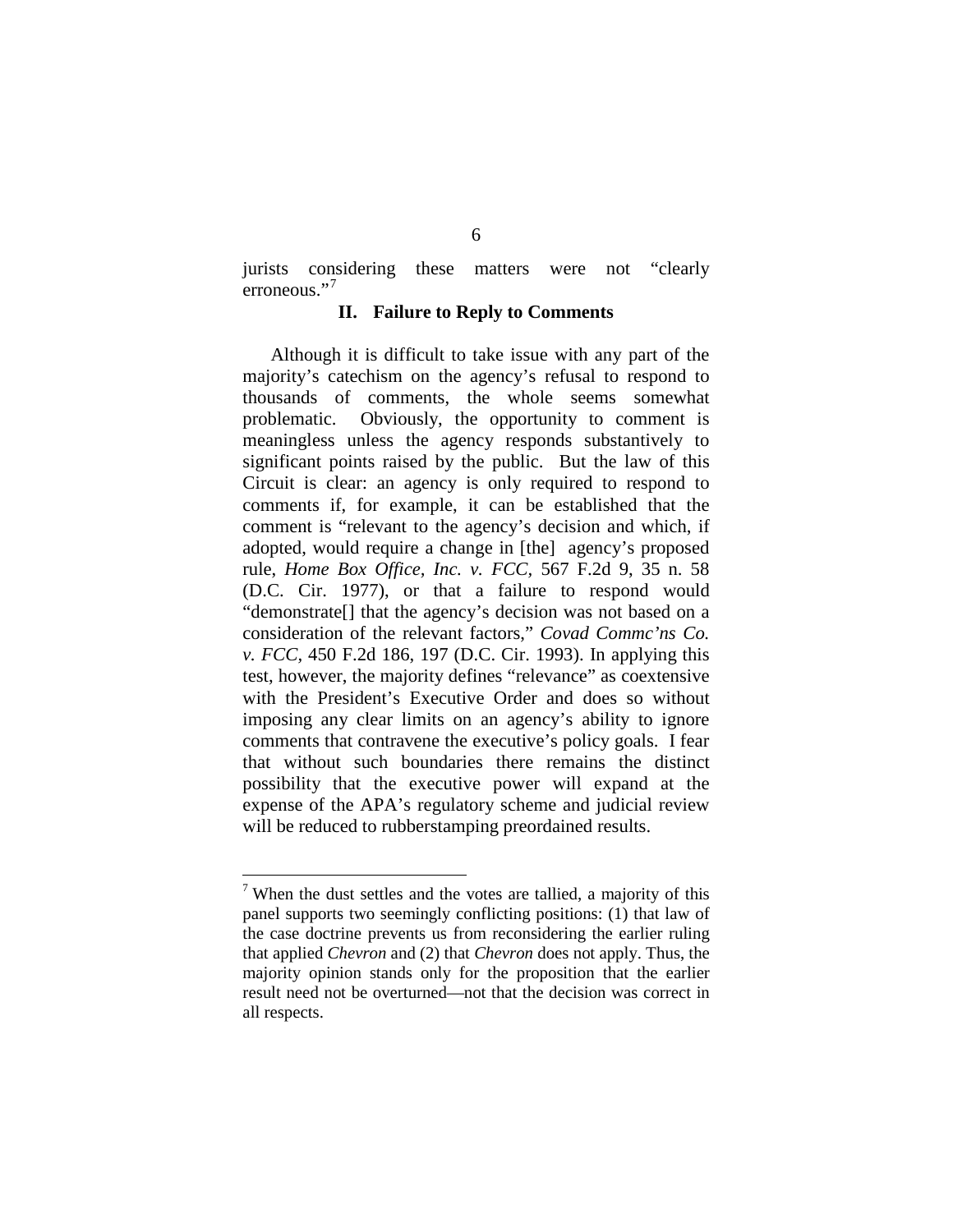Clearly, if the Dickey-Wicker Amendment's prohibition was unambiguous, NIH could not ignore an entire class of interpretive views because a broad reading of "research" would run counter to the executive's agenda. Similarly, I do not think the agency could attempt to implement an expansive program Congress had explicitly rejected by deeming challenges to its authority irrelevant. But this is not the case here. As an initial matter, the comments Appellants argue were wrongfully ignored focus *not* on the text of Dickey-Wicker or the question of legislative authorization, but on the Executive Order's (and the Guidelines') requirement that only "responsible" and "scientifically worthy" research should be eligible for funding. Appellant Br. at 45. This is fundamentally a policy question and we must respect the Executive's ability to reasonably define the contours of the proposed rulemaking. Nor is there a conflict between branches in NIH's decision to couch their rejection in more absolute terms, *i.e.*, declaring all comments "advocating a blanket ban on all funding for hESC research . . . not relevant.'" *See* Joint App'x at 479–80. The NIH cannot be said to have acted arbitrarily and capriciously by refusing to re-open a debate that, as a practical matter, has been foreclosed for more than a decade. Because I ultimately reach the same result, I thus concur with the majority's conclusion and leave the more technical questions of Executive Orders and deference for a later day.

The challenging—and constantly evolving—issues presented by bioethics are critical and complex. Striking the right balance is not easy and not, in the first instance, a task for judges. What must be defended is "the integrity of science, the legitimacy of government, and the continuing vitality" of concepts like human dignity. $8$  Given the weighty interests at

<span id="page-25-0"></span> <sup>8</sup> Snead, *supra* n. 3, at 1604.